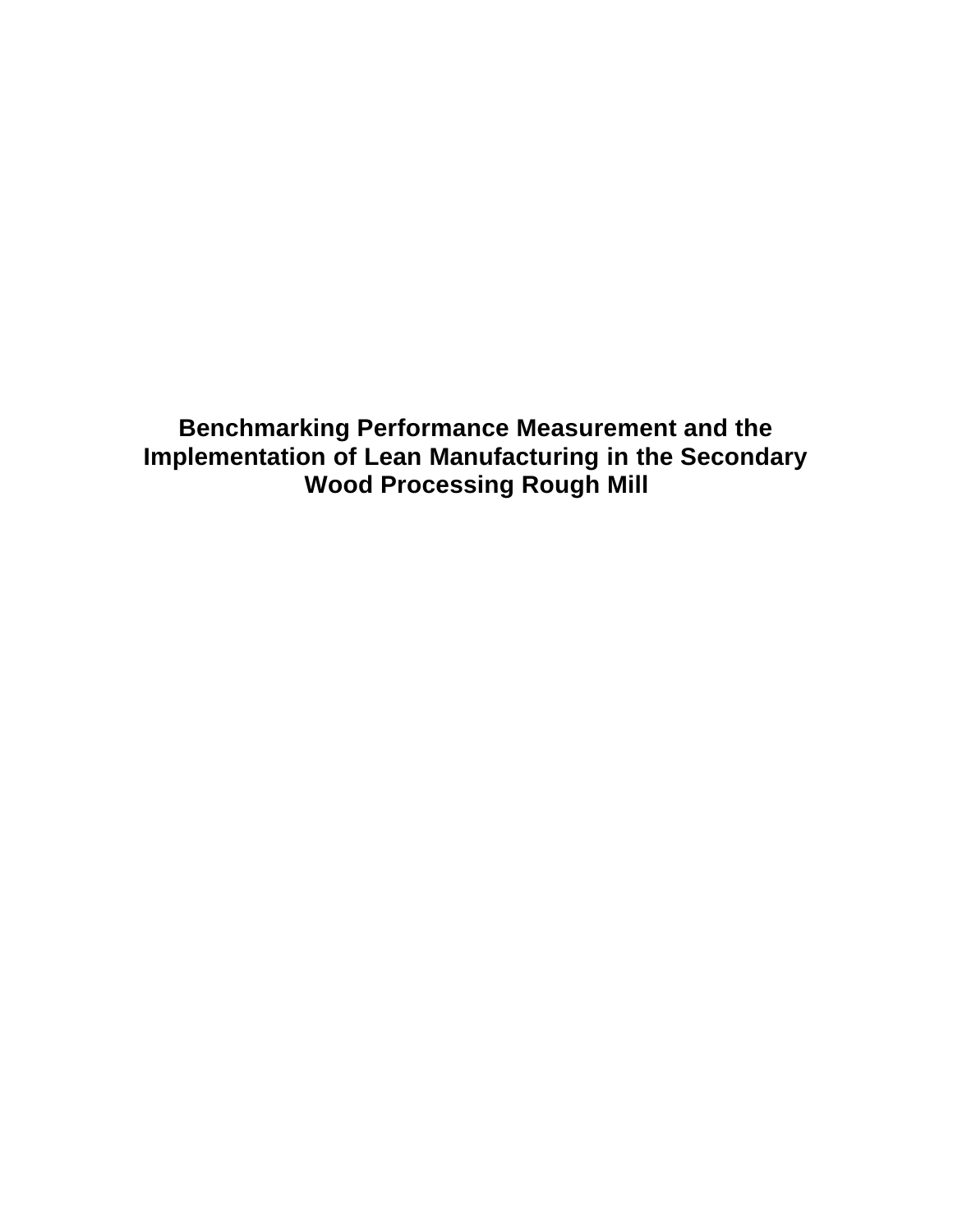## **Benchmarking Performance Measurement and the Implementation of Lean Manufacturing in the Secondary Wood Processing Rough Mill**

### **By:**

**Dan Cumbo Research Associate Center for Forest Products Marketing and Management Virginia Tech**

**D. Earl Kline Professor Center for Forest Products Marketing and Management Virginia Tech**

**Eileen Van Aken Associate Professor Department of Industrial and Systems Engineering Virginia Tech**

**Bob Smith Director Center for Forest Products Marketing and Management Virginia Tech**

#### **Center for Forest Products Marketing and Management**

Department of Wood Science and Forest Products Virginia Polytechnic Institute and State University 1650 Ramble Road – Mail Code 0503 Blacksburg, Virginia

> 540.231.5876 http://www.woodscience.vt.edu/cfpmm/

> > September 2004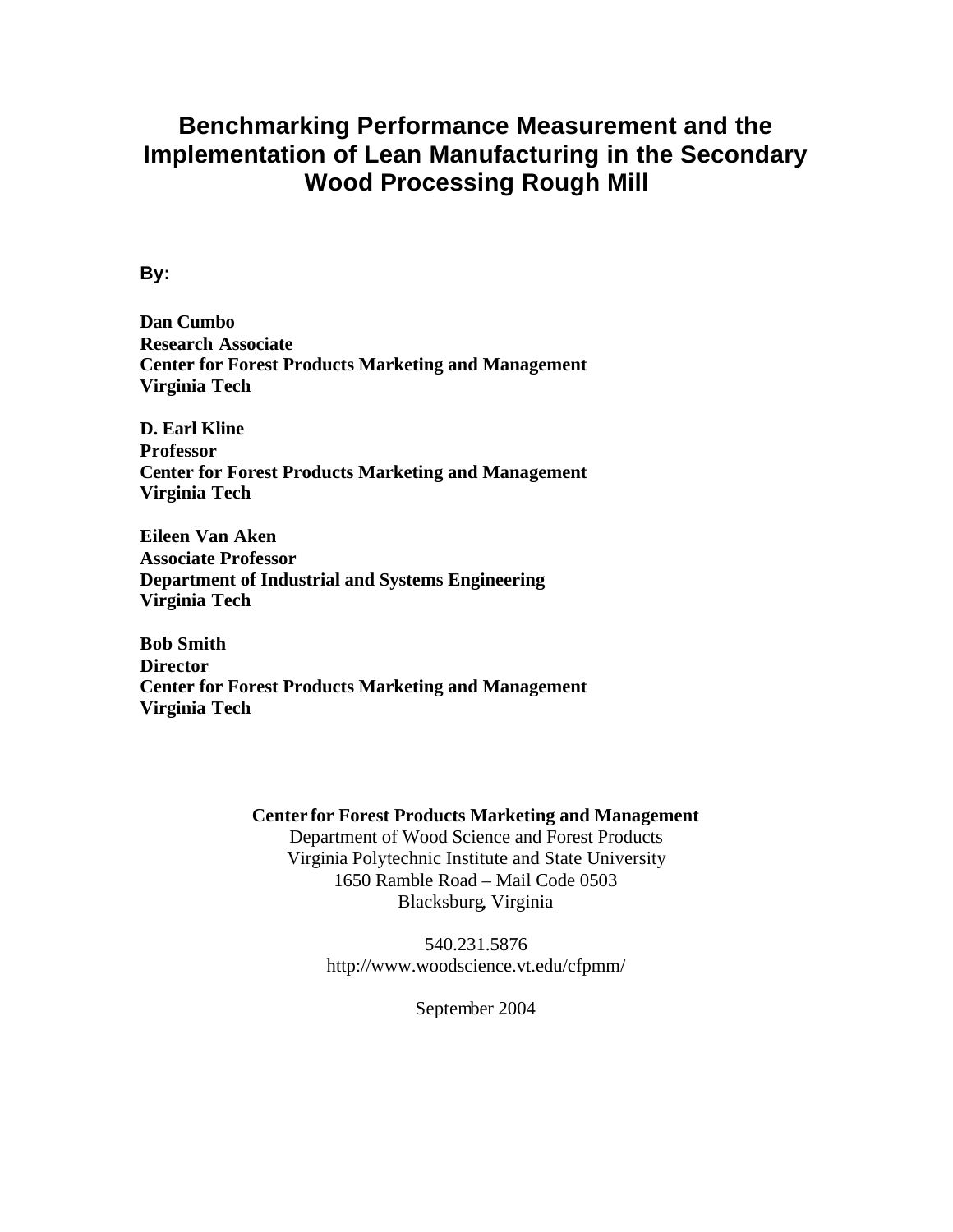# **Table of Contents**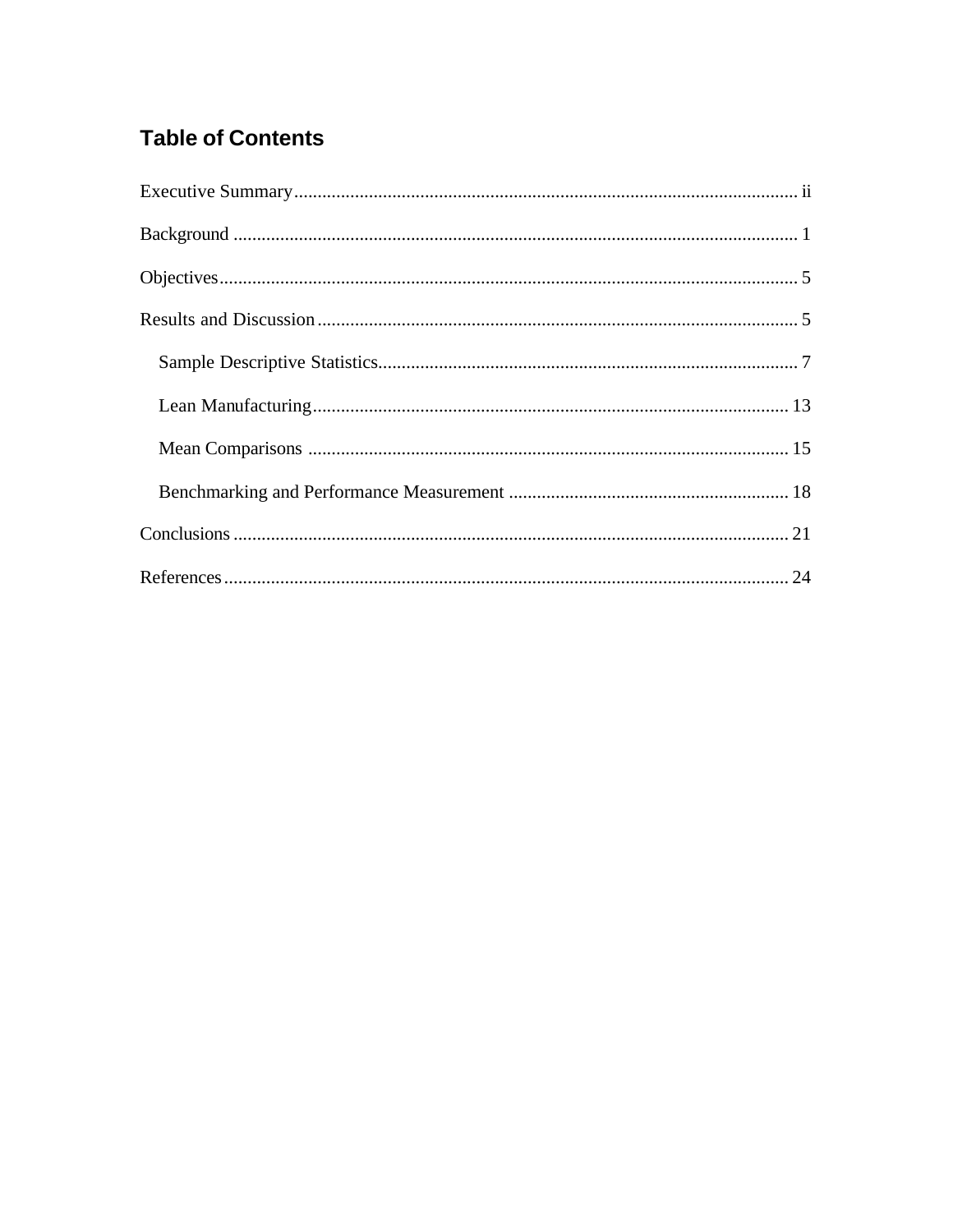## **Executive Summary**

It is hypothesized that, while other components of the secondary wood products value stream; e.g., moulding, turning, sanding, etc, are being integrated and "leaned up" so to speak, the rough mill represents a real or perceived barrier to full implementation of lean manufacturing tools, techniques and concepts. This study investigated the implementation of lean manufacturing in the rough mill as well as performance measurement and metrics at both the rough mill and overall business level. Data were collected from a nationwide survey of secondary wood processing facilities. The following are highlights of the study.

- The average secondary wood products manufacturer holds a combined total of greater than 500 MBF in dry lumber and ripped-chopped parts inventory.
- On average, one third of ripped-chopped parts inventory is classified as "low demand", "off fall" or "not needed to meet an immediate demand".
- The average order-to-delivery lead time was calculated at 23 days.
- A statistically significant difference of approximately ten days was detected when comparing mean lead times between companies involved in lean manufacturing (19 days) and those not involved in lean manufacturing (28 days).
- Of those companies involved in lean manufacturing, 85 percent had not implemented it in their rough mill
- Yield was the most common metric used to measure rough mill performance
- Rough mill barriers to lean manufacturing implementation included: performance measurement, machinery constraints and inability to control "off fall" production.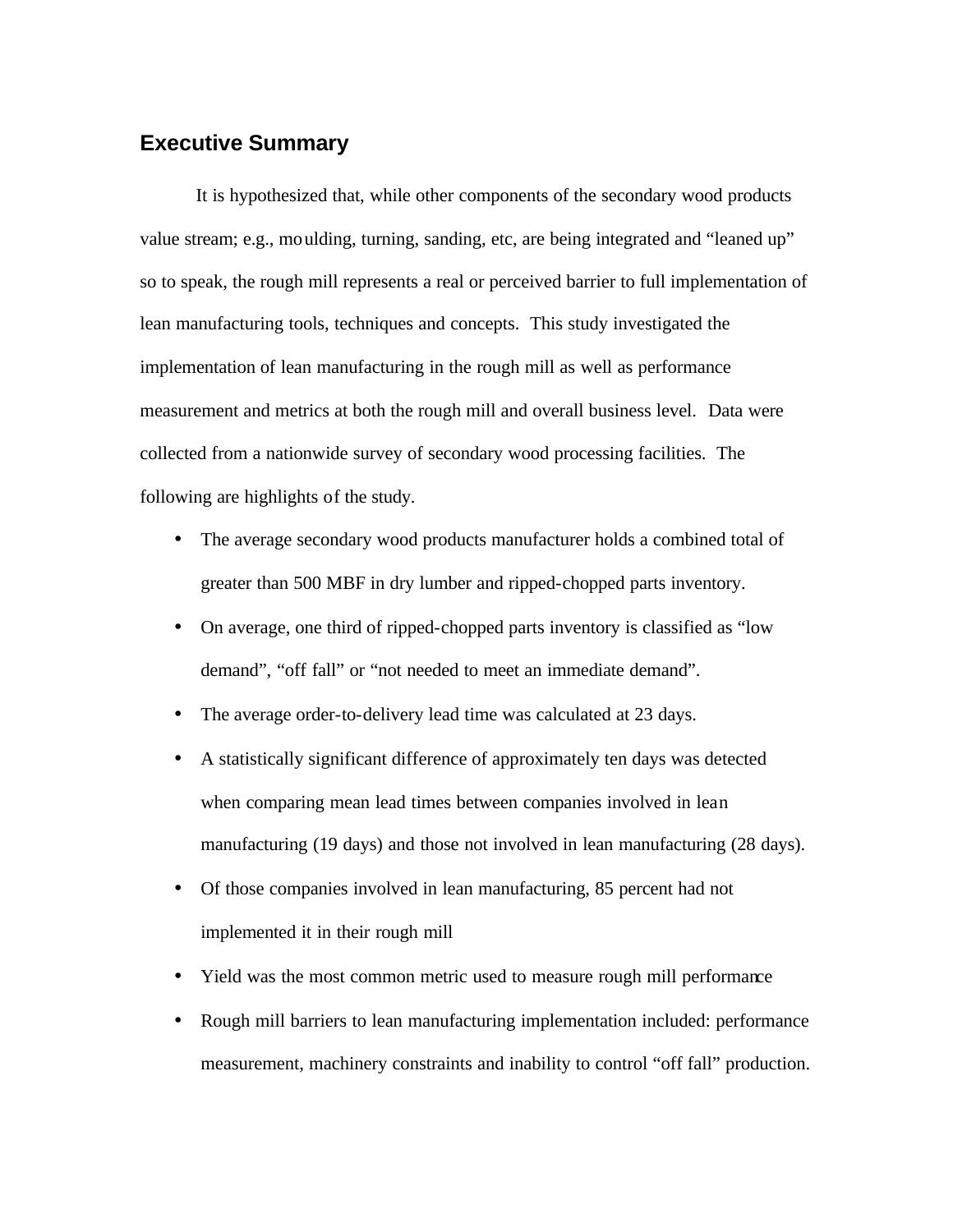#### **Background**

The rough mill represents the first step in the lumber breakdown process in secondary wood products manufacturing, which includes products such as wood furniture, cabinets, flooring, turnings, mouldings and millwork. In the typical rough mill, kiln-dried lumber is planed and then sawn (ripped and chopped/crosscut) into parts of varying sizes to be used in the manufacture of more complex products farther down the value stream. Perhaps more importantly, the rough mill is a shared resource and, therefore, the effects caused by changes in demand are felt quite strongly there. As a result, manufacturing flexibility is an important issue in the rough mill; particularly as demand becomes increasingly variable amid customer requests for shorter order to delivery lead times. In this context, manufacturing flexibility relates to the manufacturer's ability to effectively supply a fluctuating customer demand, which includes adequate product quality, on-time-error-free-complete shipments and acceptable lead time.

Modern rough mills typically follow an optimized "scan-rip-scan-crosscut" configuration in which planed and dried lumber is first scanned with lasers to determine the lumber width. The width of the lumber and preprogrammed part width priorities are then used to determine the location along the width of the multiple-blade saw arbor where the lumber should be input to obtain the highest yield in ripped parts. Ripped parts are then conveyed to either a manual defect marking station, where humans mark the location of defects with florescent markers to be detected by scanners controlling crosscut saws, or directly to an automatic defect scanner/crosscut process. In both processes, manual and automatic, scanners are used to identify defects and provide data, which is then used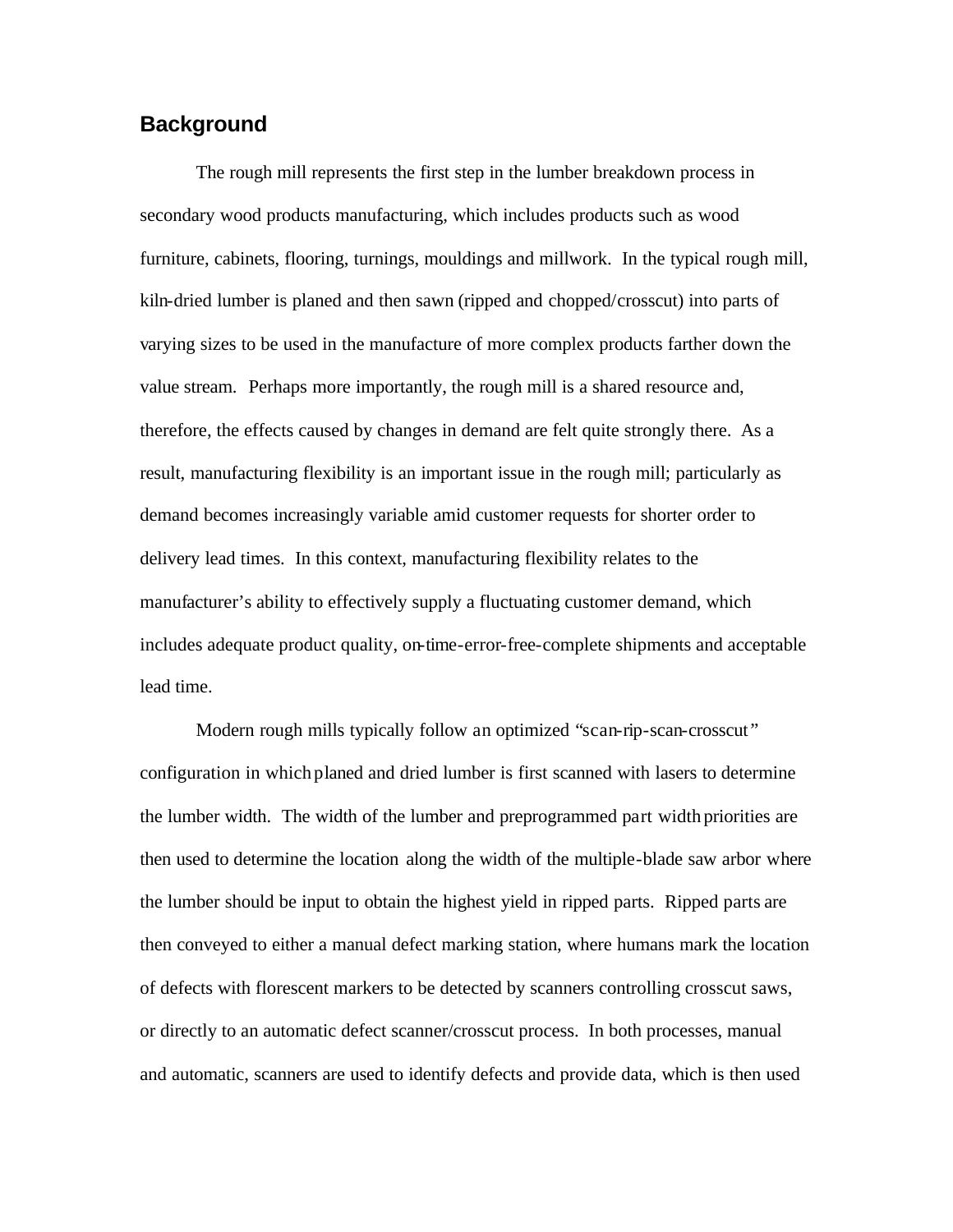in conjunction with part length priorities to control crosscut locations. Parts of various widths and lengths are then distributed to separate conveyors where they are typically manually offloaded and stacked for further downstream processing. Figure 1 shows a simple schematic comparing the two common types of optimized rough mill systems.



Figure 1: Common rough mill configurations

Depending on the use of a manual defect marking system or an automatic scanning system prior to the crosscut step, the rough mill might be considered either a semi-continuous or true continuous flow process. For example, a large quantity of strip inventory can accumulate on the conveyor between the rip and crosscut steps prior to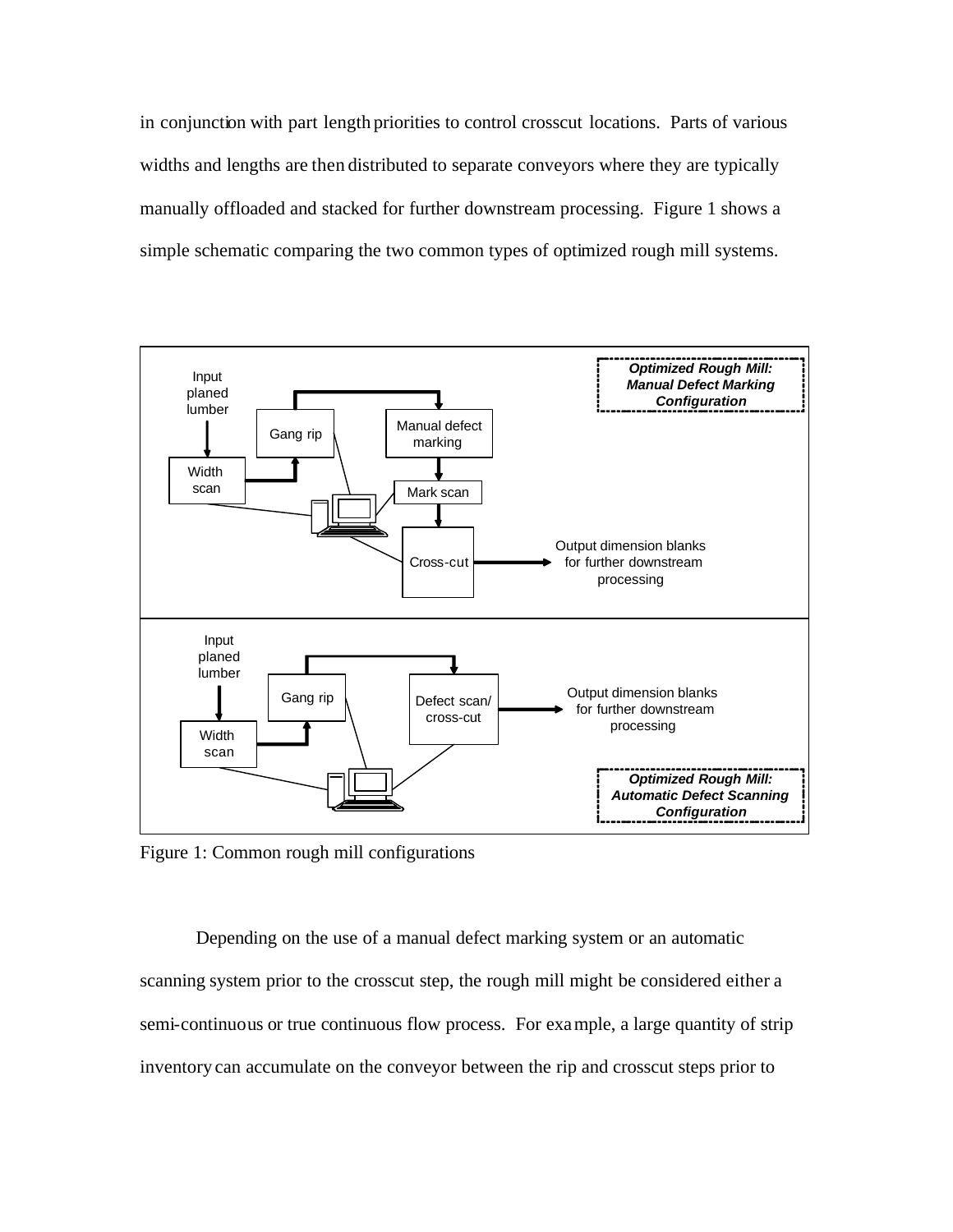manual defect marking. While the cycle time of the rip step is typically lower than the crosscut step in both systems, automatic systems tend to minimize the gap between cycle times more effectively than manual systems smoothing the flow of material between processes. However, strip buildup prior to crosscutting in manual defect marking systems can also be reduced by increasing defect marking capacity; i.e., increasing the number of human defect markers.

Designing robust systems with high processing speed capabilities were significant challenges to the development of optimizing rough mill systems early on. Today, processing speeds of over 600 linear feet per minute are commonly advertised. More recent developments include built in databases, which compile lumber characteristic and processing data allowing for future simulations to further optimize cutting solutions. In addition, some systems are equipped to allow offsite diagnosis and repair of software based problems through an internet connection. However, the enhanced capabilities of today's rough mill have not come cheaply. Purchase and installation costs for a typical fully optimized rough mill system can easily exceed \$1,500,000.

Past research dedicated to improving rough mill operations has focused primarily on optimizing rough mill yield based on lumber grade and cutting requirements (Buehlmann et al. 1998, Gatchell et al. 1999, Hamner et al. 2002, Shepley 2002). However, much of this work, while helpful in improving rough mill efficiency, does not consider the dynamic nature of downstream demand for parts produced in the rough mill and the impact of that changing demand on the rough mill. In other words, it is possible to achieve an overall high part yield, while the parts produced may or may not supply any real or immediate demand, which negatively affects manufacturing flexibility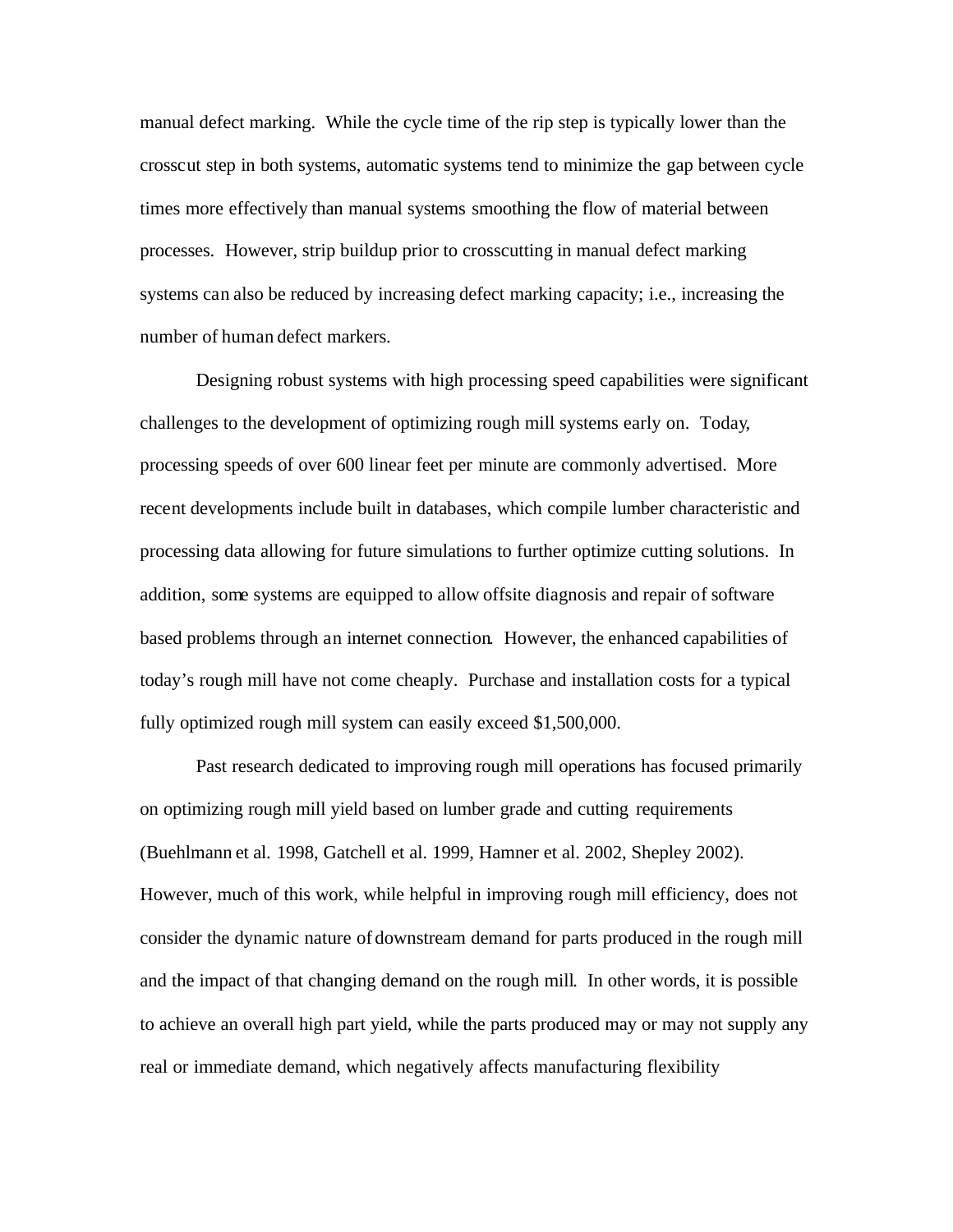downstream. It becomes increasingly difficult to supply changing downstream demand if resources are occupied producing low demand parts regardless of overall yield measurements.

 Lean manufacturing (LM) offers a set of tools and techniques as well as a systematic approach for eliminating manufacturing waste and increasing manufacturing flexibility, while creating a continuous improvement-based organizational culture. In this context, waste reduction relates not only to material related waste, but to all manufacturing waste as defined by Rother and Shook (1999). These wastes include: overproduction, defects, excess inventory, waiting, excessive transportation, wasted motion and inappropriate processing. Some view lean manufacturing as largely a production improvement initiative focused on goals at the operational or tactical level in the organization. However, a broader perspective of lean manufacturing involves changes in approach to human resource management, performance measurement, information flow and cost accounting procedures, all of which can influence strategic decision making.

It is hypothesized that the modern rough mill is inflexible with respect to today's variable customer demand. Moreover, this inflexibility is believed to be evidenced by a lack of integration of innovative concepts in the rough mill such as those offered by lean manufacturing. Factors affecting rough mill flexibility could include: misalignment between organizational goals and performance measurement in the rough mill and misallocation of functions with respect to people and technology. More information is needed regarding key performance measures and the rate of implementation of lean manufacturing concepts in the rough mill and secondary wood products industry.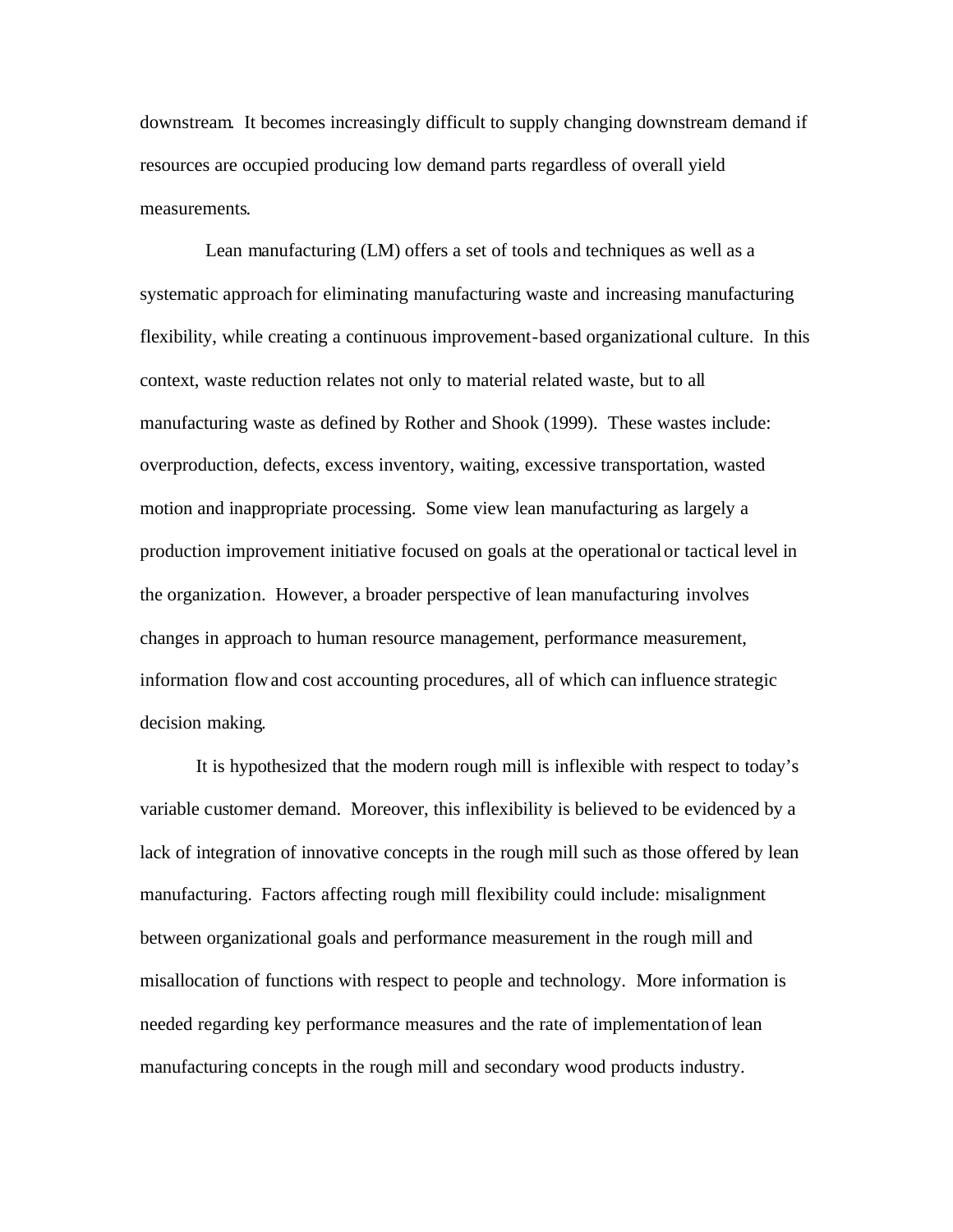## **Objectives**

 The goal of this study was to determine the current state of the rough mill with respect to implementation of lean manufacturing concepts and techniques. The specific objectives of this work were: 1) to benchmark LM related statistics including: order to delivery lead time, inventory levels and demand variability, and 2) to assess the industry's perspective on manufacturing waste and performance measurement.

### **Results and Discussion**

A nationwide mail survey of secondary wood products manufacturers was conducted in March 2004 to collect data related to objectives 1 and 2 above. The sample frame, constructed from a list of subscribers to Wood  $\&$  Wood Products Magazine, included manufacturers of wood furniture, cabinets, flooring, dimension & component products, and moulding & millwork. Sample selection was limited to manufacturing facilities employing 50 or more people within the five industry sectors listed above. After two mailings, a total of 258 questionnaires were returned. Of those, 145 contained usable responses. The respondent breakdown by sector is as follows: cabinets (41), furniture (upholstered and non-upholstered) (39), mouldings  $\&$  millwork (34), dimension & components (26) and flooring (5).

Due to the small flooring sample size, a degree of caution should be used when making inferences about the flooring industry based on these data. However, due to the relative small number of flooring manufacturers in comparison to the other sectors of interest, the flooring industry's contribution to the overall sample might be considered in proportion with the other sectors studied. That is, a relatively smaller industry sector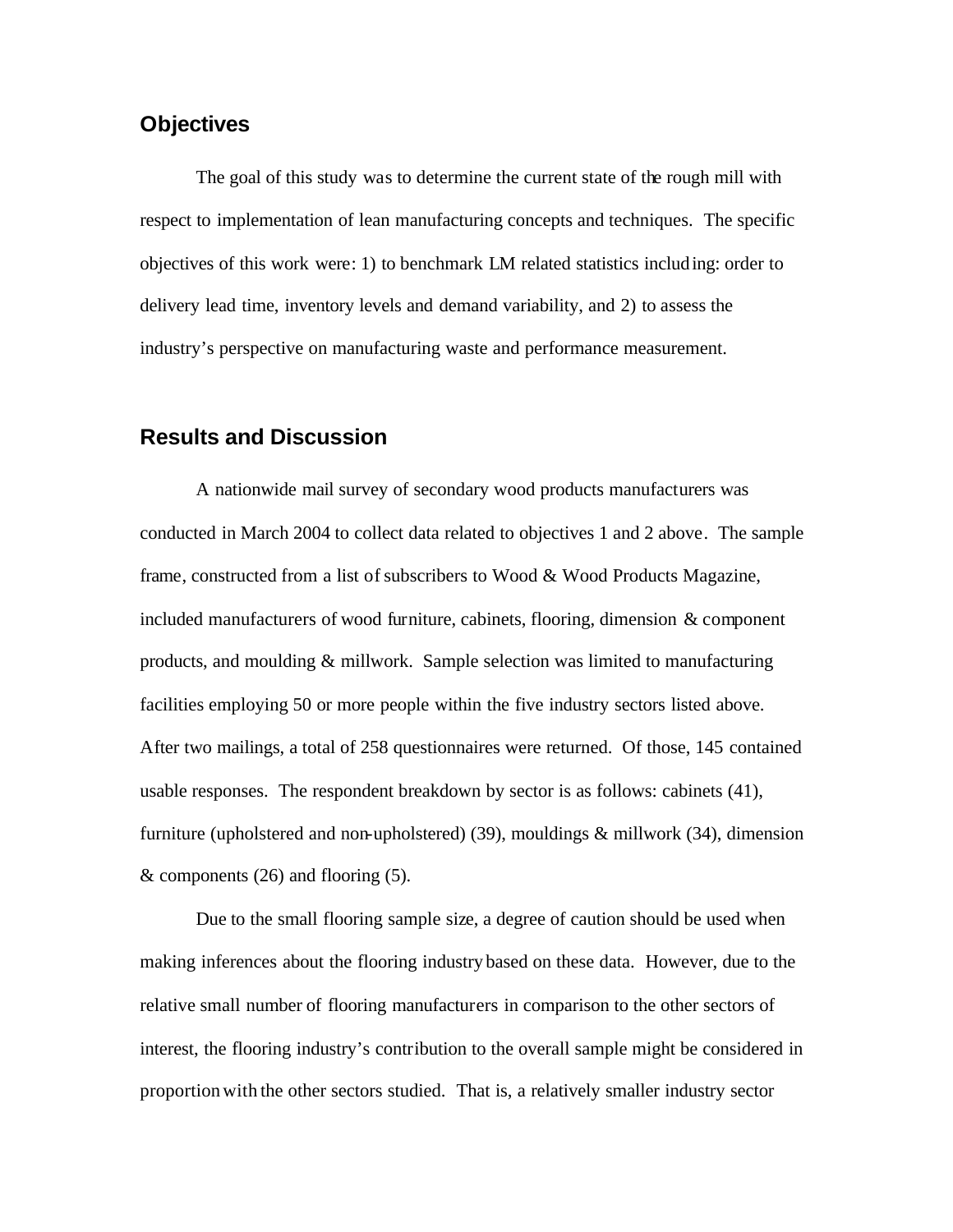might be expected to contribute fewer responses with respect to the overall secondary manufacturing industry.

Respondent job titles reflected, in general, senior to mid-level management. Responses were split roughly equally between the following job titles: Chief Executive Officer, President, Vice President of Manufacturing/Operations, General Manager, Chief Operations Officer, Production/Plant Manager and Industrial/Production/Process Engineer. Other less frequently listed job titles included: Continuous Improvement Coordinator, Kaizen Leader and Six Sigma Black Belt.

Except for the flooring industry, the lowest at just three percent of responding companies, responses were somewhat evenly dispersed among industry sectors (Figure 2).



Figure 2: Survey response breakdown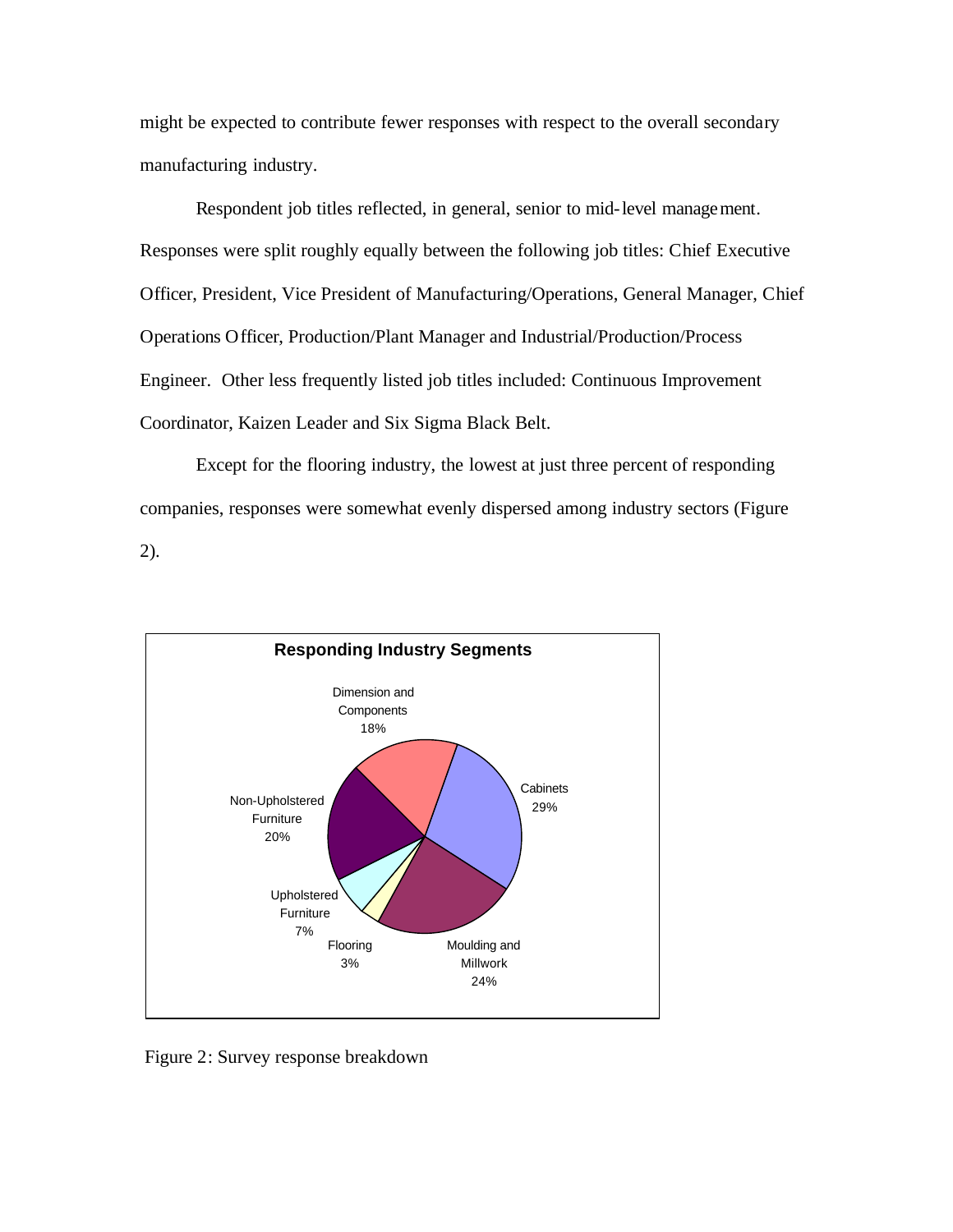## **Sample Descriptive Statistics**

Responses were split roughly 50/50 between companies identifying themselves as a single-facility operation and those indicating that their plants were part of a multiplefacility company. Mean annual sales were calculated at \$40 million for the sample (Figure 3).



Figure 3: Mean annual sales by industry sector (N=129)

The average responding facility employed 258 people (Figure 4), produced 2,119 individual stock-keeping-units (SKU) in the rough mill (Figure 5) and required 22 people per shift to operate the rough mill.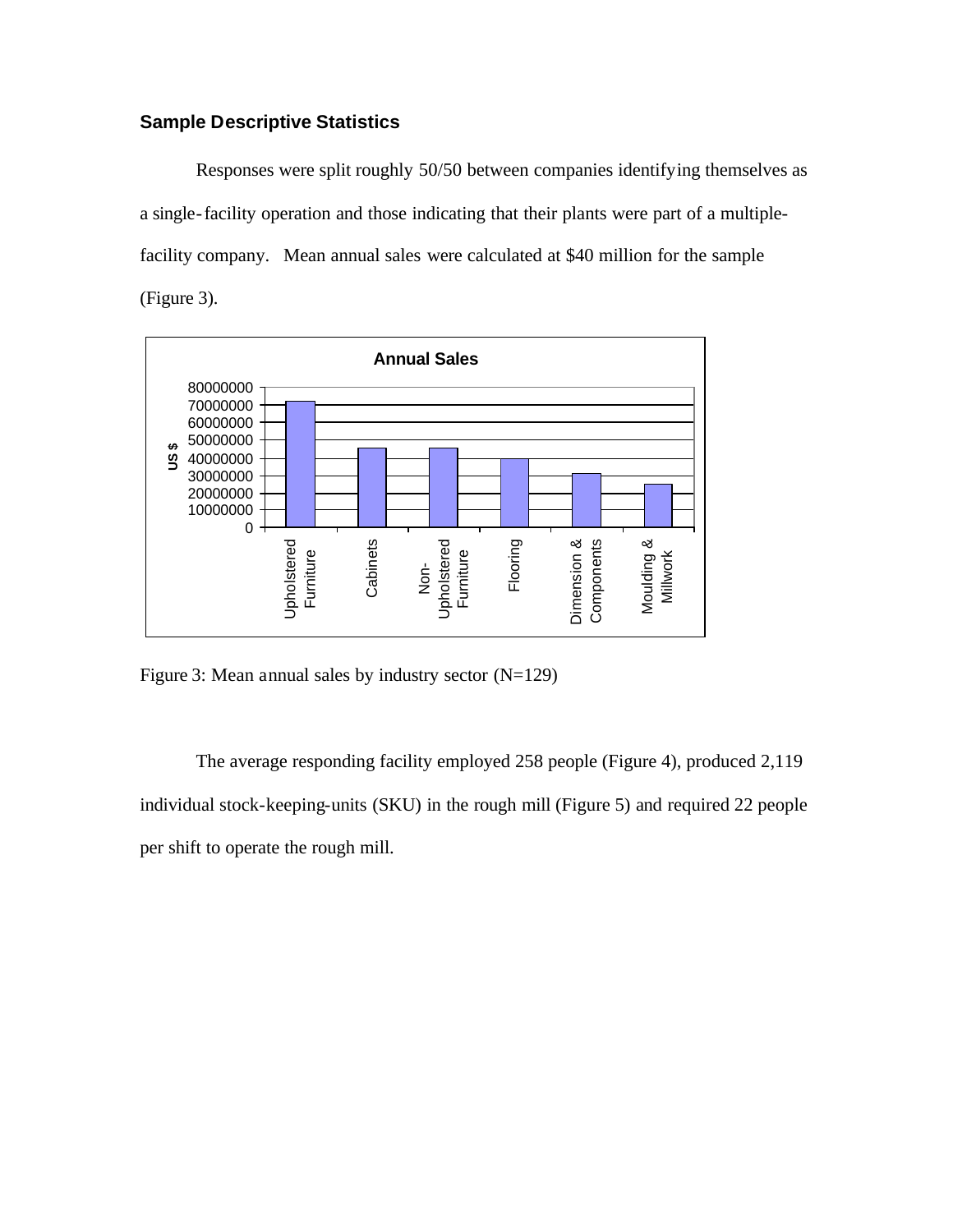

Figure 4: Mean employment by industry sector  $(N=144)$ 



Figure 5: Mean number of rough mill SKUs by industry sector (N=86)

When comparing sales per employee (a productivity measure) across industry sectors, the upholstered furniture industry leads with approximately \$275,000 in annual sales per employee. Calculated values for the flooring and non-upholstered furniture industries are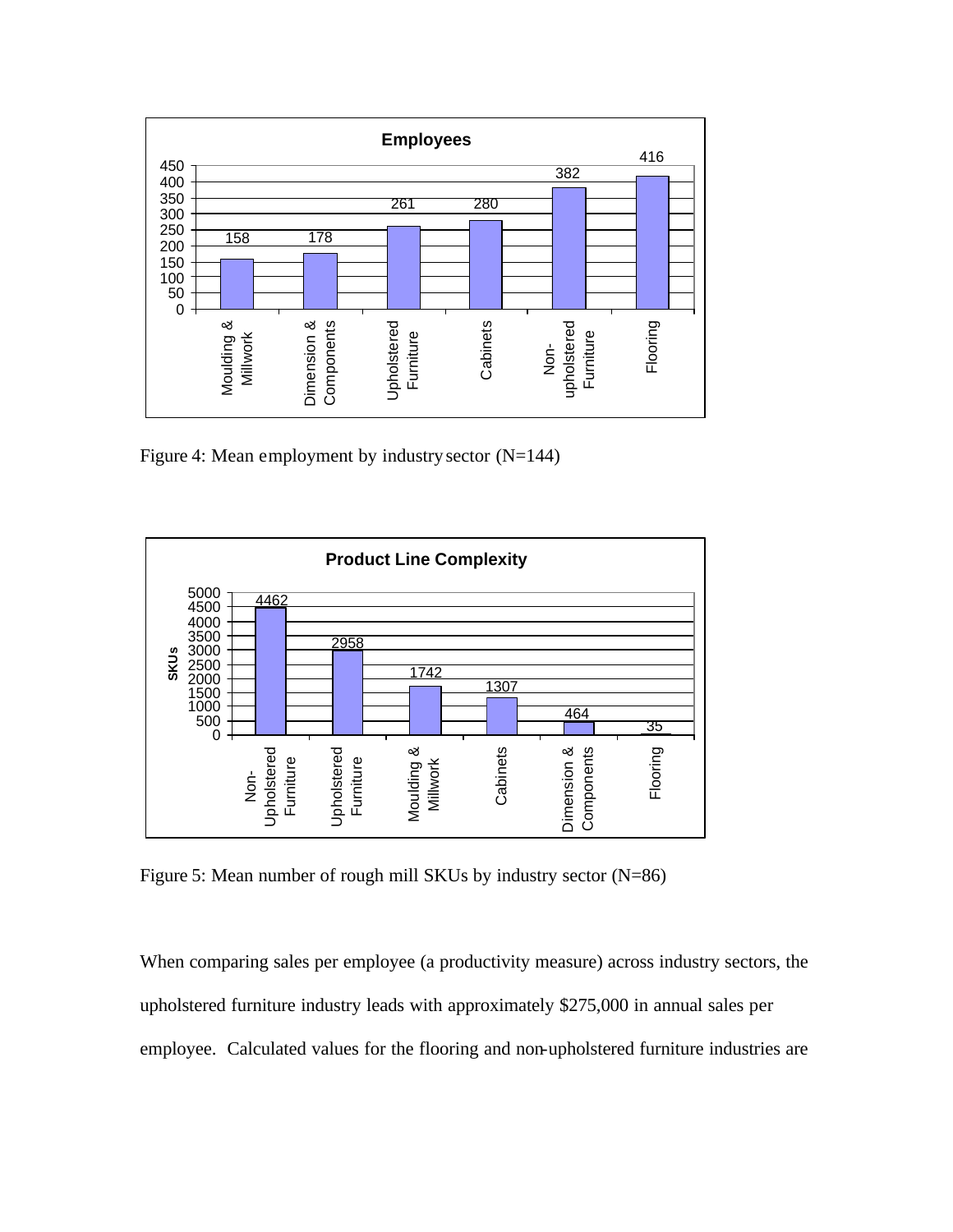substantially lower, while values for dimension  $\&$  components, cabinets and moulding  $\&$ millwork are similar (Figure 6).



Figure 6: Productivity (defined by sales per employee) by industry sector

The average respondent held roughly 286 MBF of dried lumber in inventory for processing in the rough mill and roughly 225 MBF in ripped-chopped parts (Figure 7).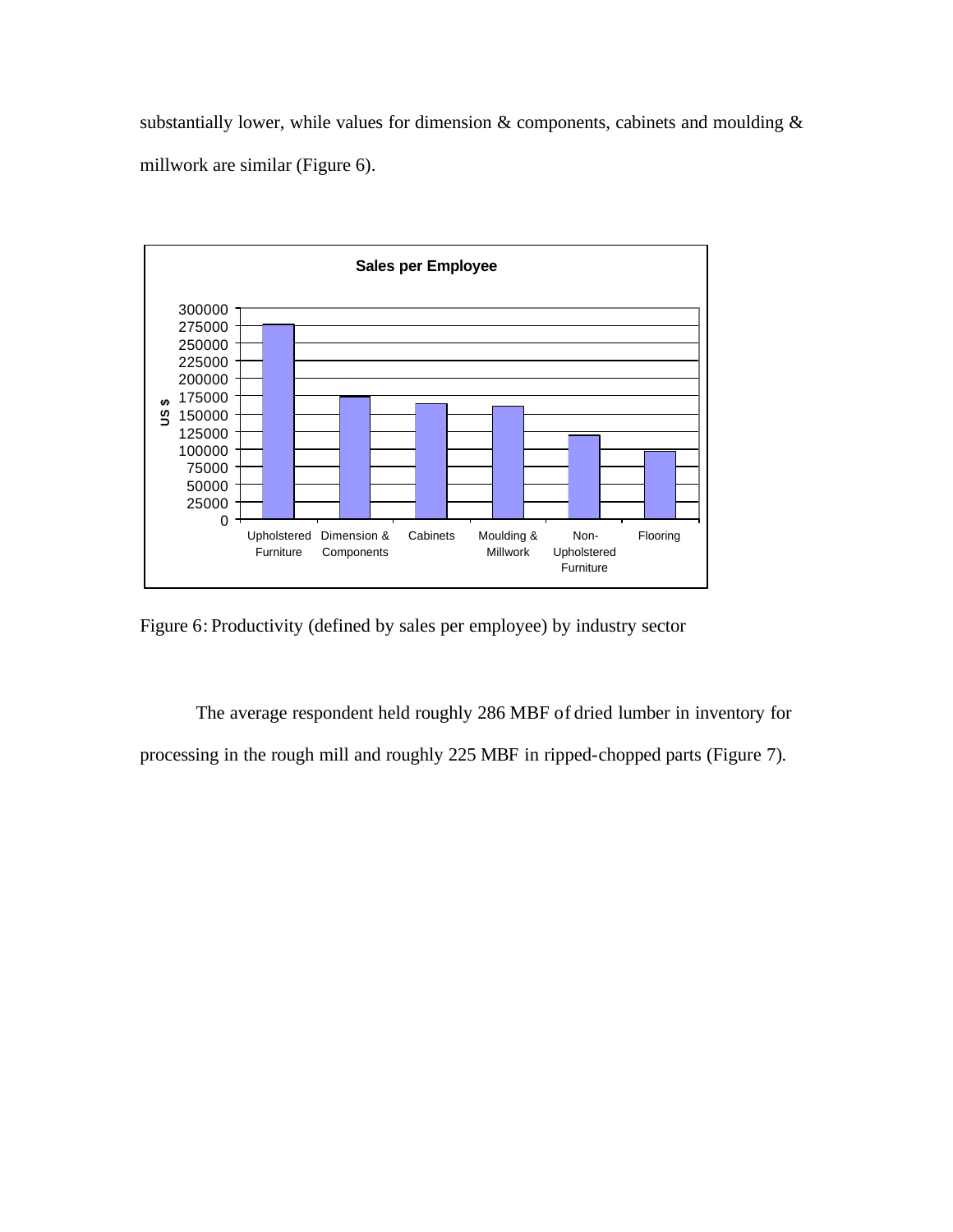

Figure 7: Dry lumber and ripped-chopped parts inventories by industry sector

From Figure 7, moulding & millwork producers reported holding the highest total inventory (lumber and parts), while upholstered furniture and cabinet producers held the least total inventory of the sample. Anecdotal evidence suggests that the cabinet industry is implementing lean manufacturing at, perhaps, a higher rate than other sectors of the secondary industry, while the upholstered sector consumes a comparatively small amount of lumber. Interestingly, the moulding & millwork sector and the flooring sector both reported holding more volume in ripped-chopped parts than in dry lumber. This could be an indication of outsourced cut stock in those sectors or the presence of specific bottlenecks downstream from the rough mill.

When asked what percentage of their ripped-chopped part inventory could be classified as "high demand" or "products representing a majority of customer demand", the average respondent reported a value of 66 percent. Responses to this question ranged from a low mean of 30 percent in the flooring sector to a high of 71 percent in the moulding & millwork sector. Mean percentages for the remaining industry sectors were: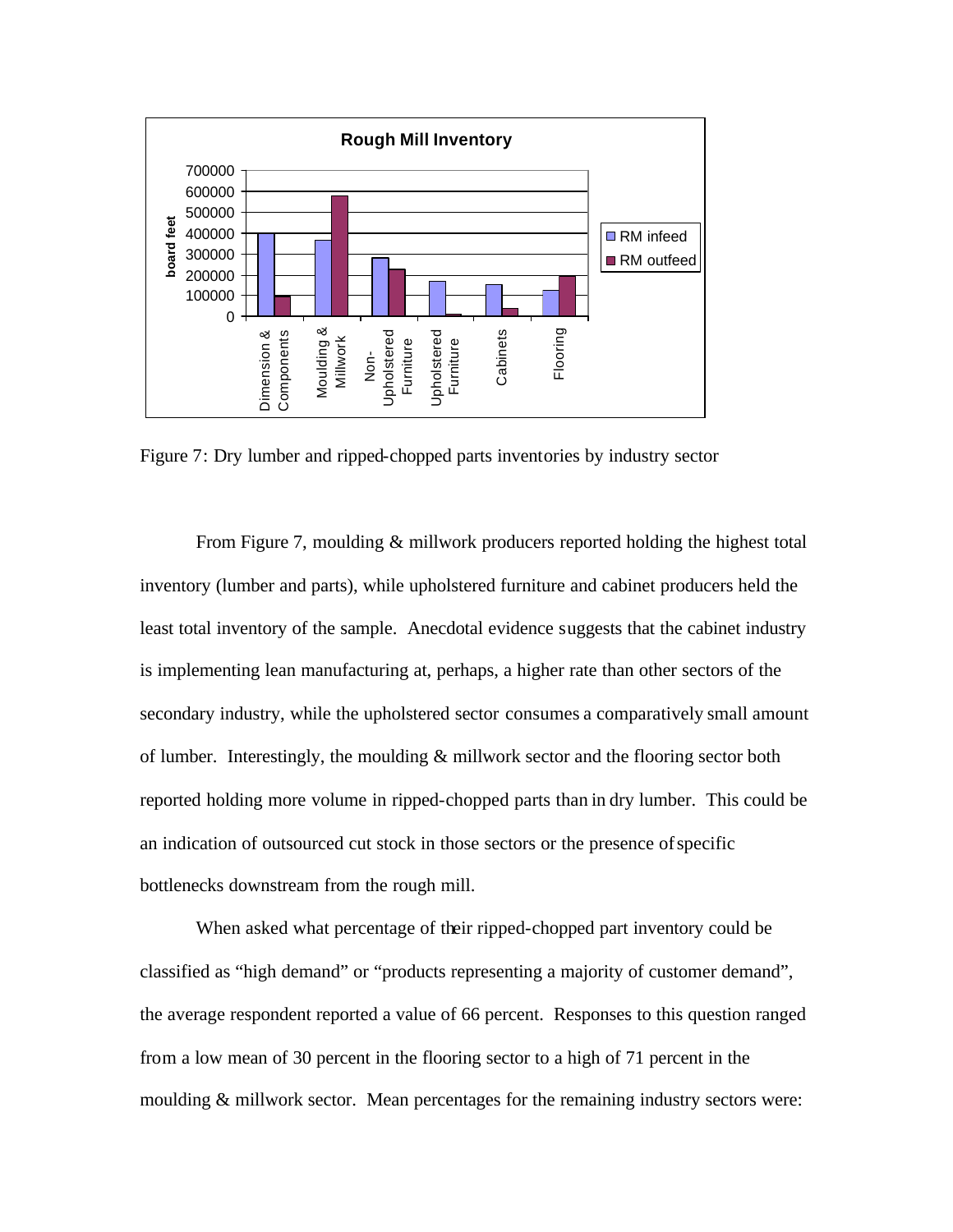59 percent (upholstered furniture), 66 percent (cabinets), 66 percent (non-upholstered furniture) and 67 percent (dimension & components) representing "high demand" parts.

Respondents were asked to indicate their average order to delivery lead time in days. An overall mean of 23 days was calculated for the sample (Figure 8). Study participants were also asked to rate their lead time on a five-point scale  $(1 = "relatively$ poor",  $3 =$  "about average",  $5 =$  "industry leader"). An overall mean sample rating was calculated at 3.8, slightly above average (Figure 9).



Figure 8: Lead time (days) by industry sector  $(N=127)$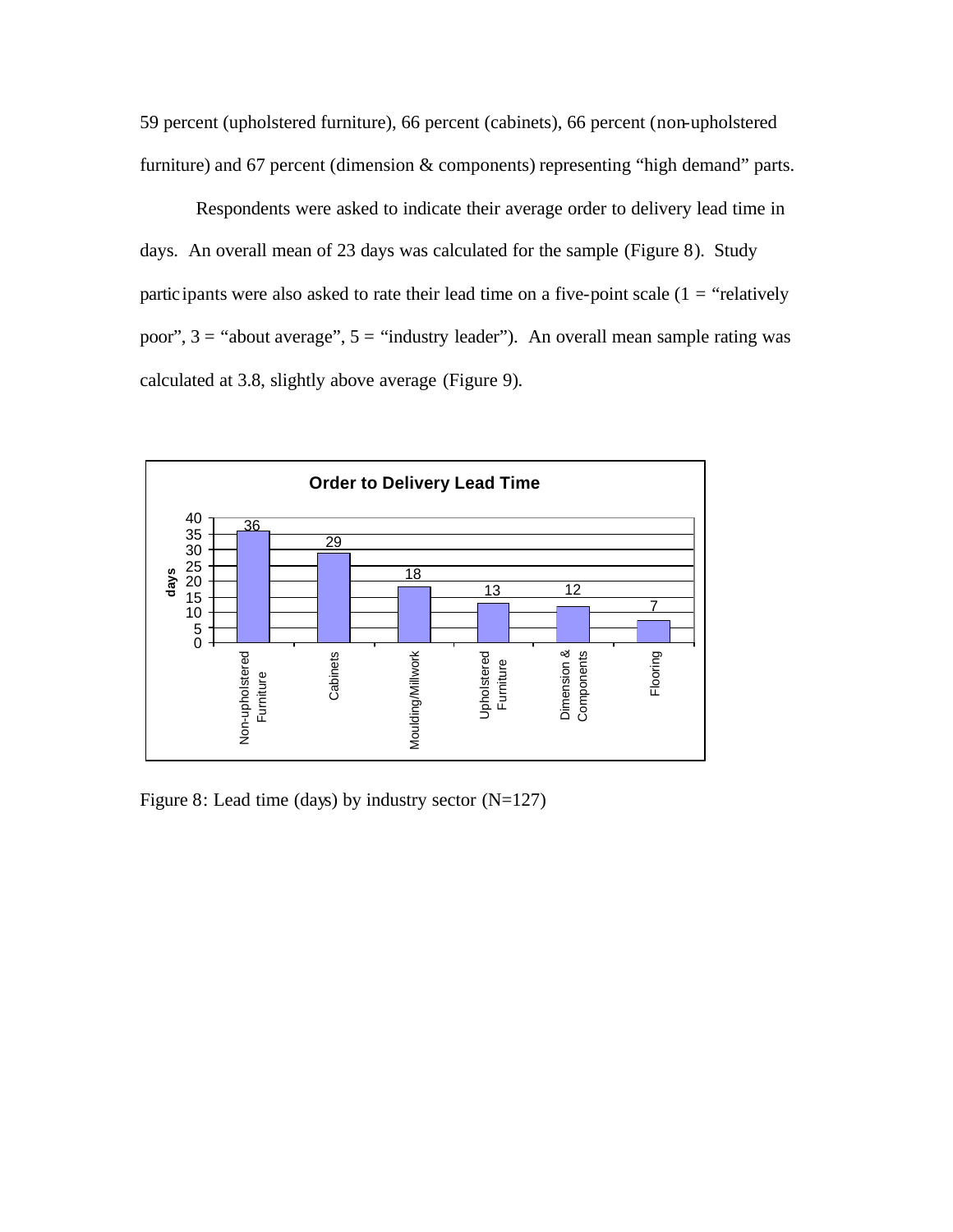

Figure 9: Lead time ratings by industry sector (N=131)

Study participants were asked to indicate the status of outsourcing products/production in their facilities over the past five-year period. A majority of respondents reported either an increase or no change in outsourcing (Figure 10).



Figure 10: Production outsourcing over the past five-year period (N=137)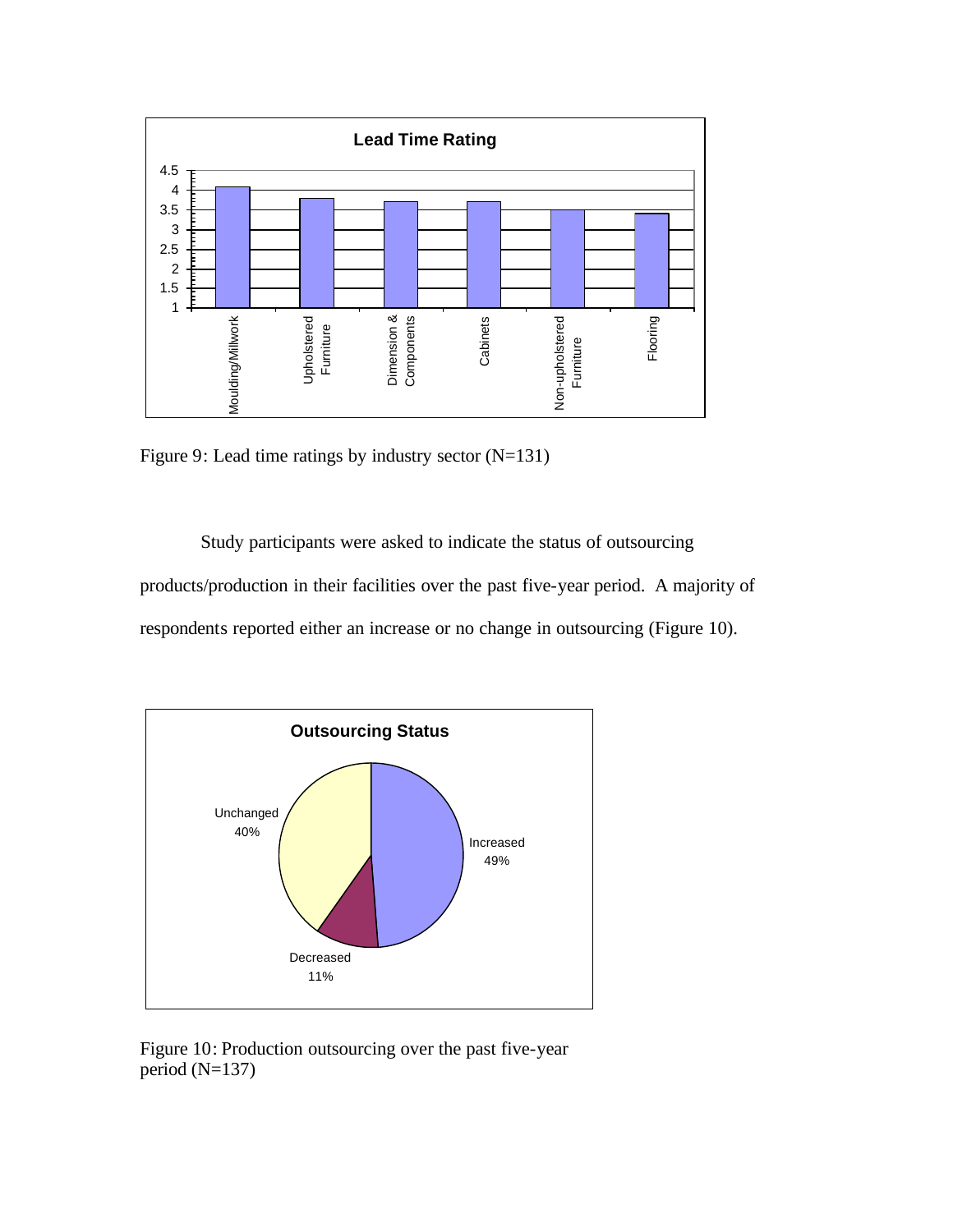Of those respondents reporting an increase in outsourcing over the previous five years, the average rate of increase was calculated at 50 percent. Comparatively, those reporting a decrease in outsourcing, on average, saw outsourcing decrease by 15 percent in their facilities.

#### **Lean Manufacturing**

Study participants were asked whether or not their facility was involved in implementing lean manufacturing at the time of the study. Overall, a small majority of companies (55 percent) indicated that they were implementing lean manufacturing at the time of the study. The industry sectors indicating **involvement** in lean manufacturing were: cabinets (56 percent) and upholstered furniture (71 percent). The remaining sectors, mouldings & millwork, non-upholstered furniture, dimension & components and flooring reported 63, 53, 53 and 50 percent of companies, respectively, **not involved** in lean manufacturing at the time of the study. The average responding company currently involved in lean manufacturing had begun their lean transformation roughly 30 months prior to the time of study.

Interestingly, of those respondents involved in a lean implementation, a large majority (83 percent) characterized their rough mill as **not lean**. When asked what was preventing the implementation of lean manufacturing in the rough mill, respondents cited several constraints; e.g., "inflexible machinery, forecasting paradigm, too much focus on yield and not enough on demand, performance measurement constraints, long changeover times, inability to control production "off fall" or residues and variability of demand" were most notable.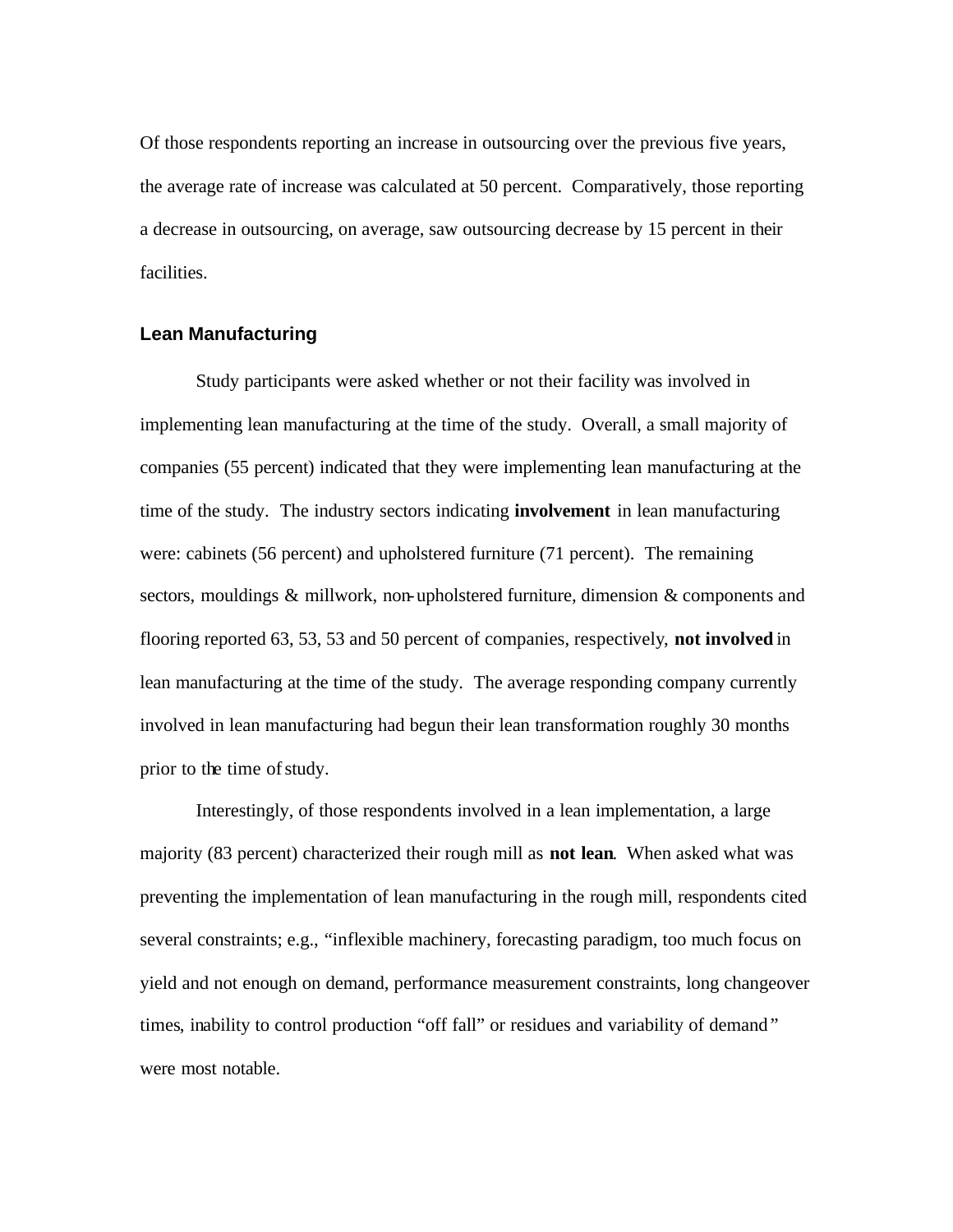Responses were varied when asked, "What would you cite as your main motivation for beginning implementation of lean manufacturing in this facility?" However, a plurality of respondents noted "cost reduction" as a significant motivator. Other responses included: "necessary to remain competitive, customer dictated, changes in customer demand, needed to achieve shorter lead times and increased flexibility".

Study participants were then asked to indicate, from their perspectives, the key accomplishments/milestones that must be reached to signify a "truly lean" operation. Again, responses were varied; however, a plurality of respondents cited "100% buy in throughout the organization" as key to becoming "truly lean". Other responses included both quantitative and qualitative metrics such as: "reduced inventory levels, shortened lead times, minimized changeover times, the ability to produce what is needed when it is needed, 100% on-time shipments, continuous flow, use of lean-based performance measurements" and simply "culture change".

Based on their characterization of a "truly lean" operation in the previous question, study participants were asked to rate the overall level of "leanness" of their facility. Again, a five-point scale was used where:  $(1 = "not at all lean", 3 = "about"$ average",  $5 =$  "very lean"). The average respondent gave his/her facility a rating of 2.8, slightly below average.

Study participants were provided a list of twenty two lean manufacturing based tools and asked to indicate which were used in the rough mill. The list was adapted from (Kirby & Green 2003). From Figure 11, cross-training, waste reduction, visual controls and changeover/setup time reduction are receiving attention in the rough mill. Comparatively, some of the fundamental building blocks of lean manufacturing; e.g.,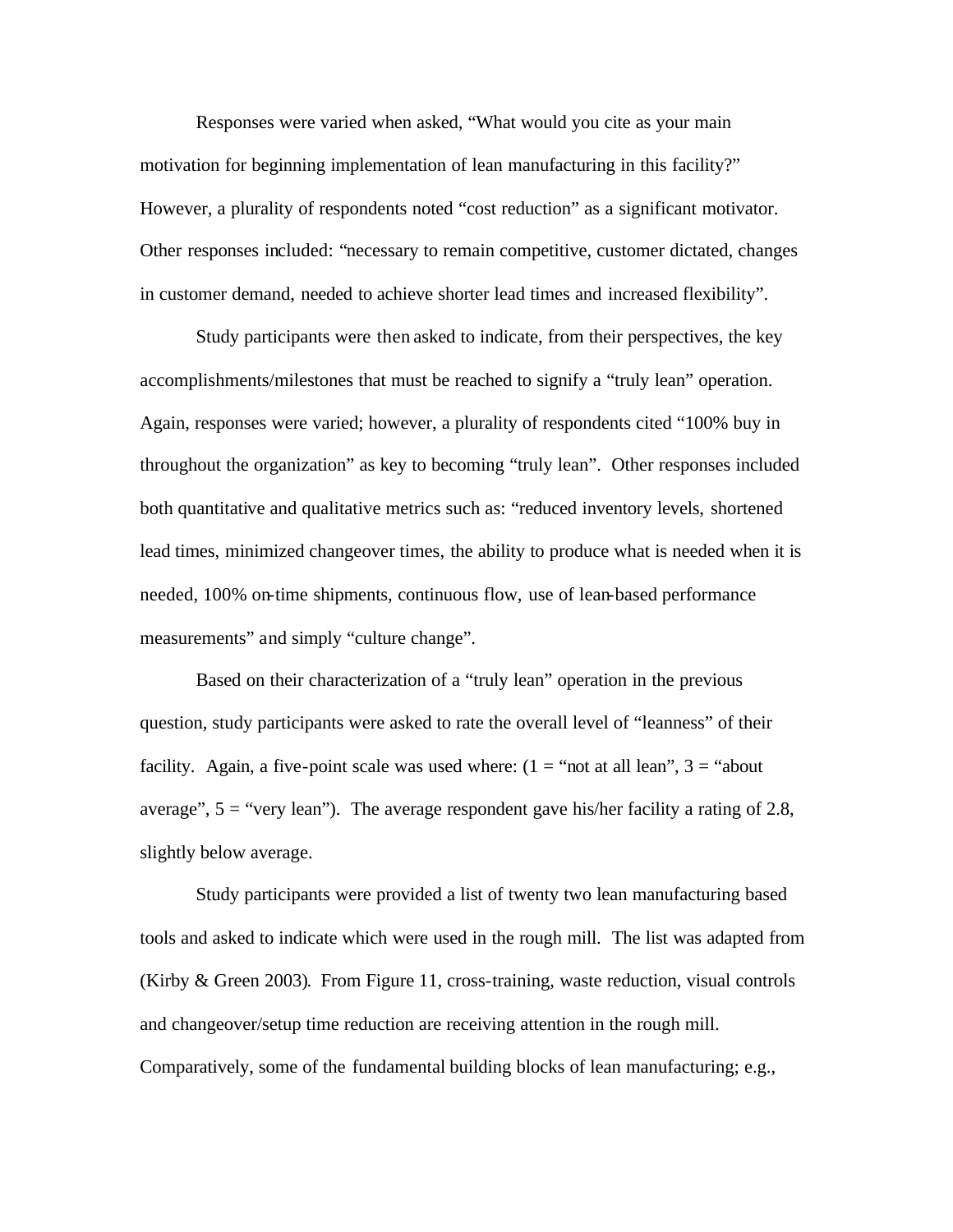value stream mapping, kaizen events and total productive maintenance (TPM), are rarely used in the rough mill. Poke Yoke devices and autonomation were the least frequently used tools listed. However, it was unclear as to whether or not these terms were well understood among study participants.



Figure 11: Lean tools used in the rough mill (frequencies)

#### **Mean Comparisons**

A major goal of lean manufacturing is to reduce lead time, in many cases through inventory reduction. To test for significant differences in mean lead time between companies involved in lean manufacturing and those not involved in lean manufacturing, an analysis of variance (ANOVA) was conducted at the 95 percent confidence leve l (Table 1).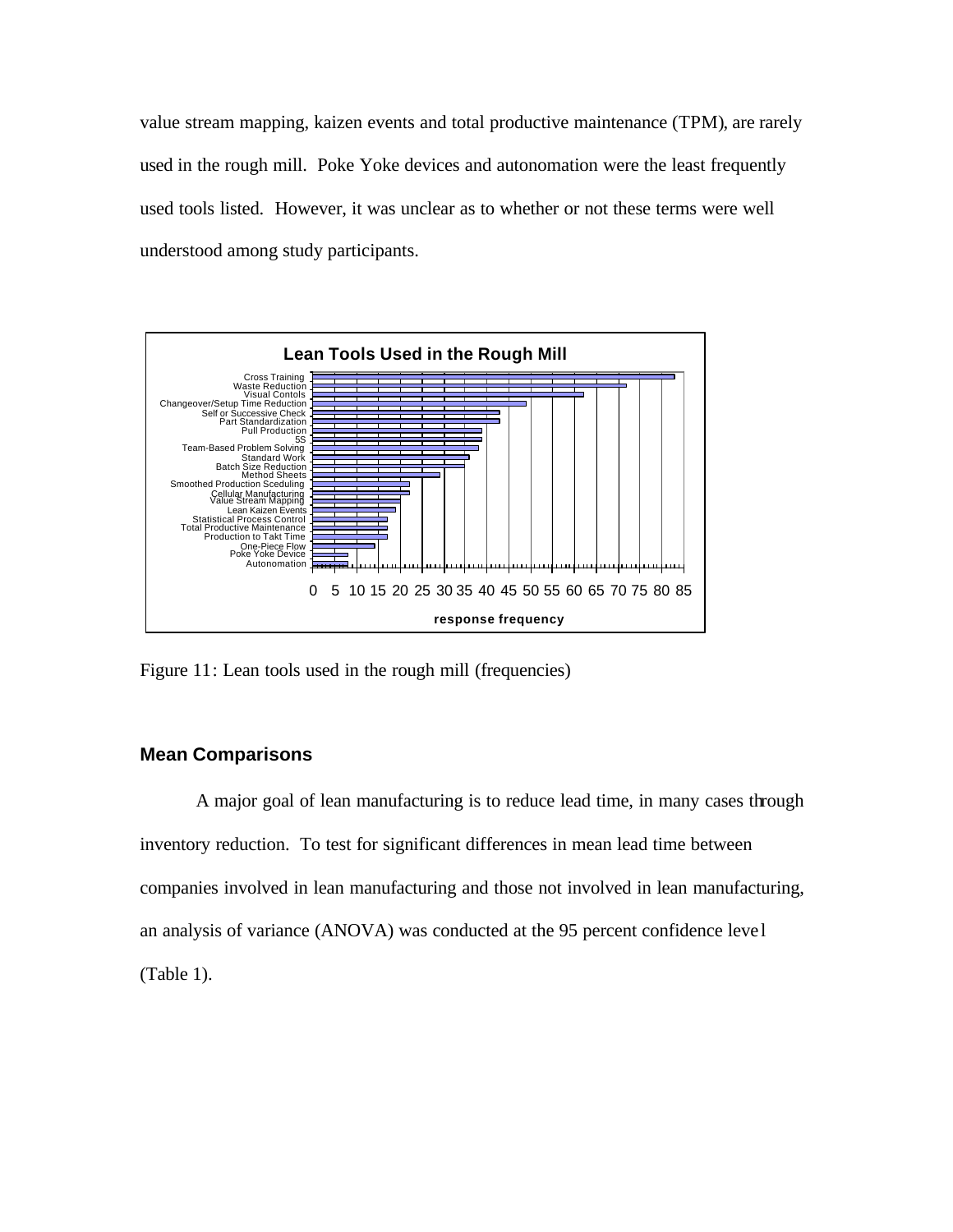Table 1: ANOVA, lead time comparison

| Is your company involved |    | Mean      |              |
|--------------------------|----|-----------|--------------|
| lin lean manufacturing?  |    | Lead-time | Significance |
| N۵                       | 55 | 28.0      | 0.033        |
| Yes                      |    | 18.9      |              |

From Table 1, a significant difference was detected between "lean" and "non-lean" companies, with a mean lead time difference of roughly ten days.

Similarly, an ANOVA was used to test for differences in mean dry lumber as well as ripped-chopped parts inventories. Both tests were conducted at the 95 percent confidence level (Tables 2 & 3).

Table 2: ANOVA, dried lumber inventory comparison

|                          |    | Mean       |              |
|--------------------------|----|------------|--------------|
| Is your company involved |    | Dry Lumber |              |
| in lean manufacturing?   |    | in Queue   | Significance |
| N٥                       | 43 | 202302     | 0.172        |
| Yes                      | 52 | 358370     |              |

Table 3: ANOVA, ripped-chopped part inventory comparison

|                          |    | Mean      |              |
|--------------------------|----|-----------|--------------|
| Is your company involved |    | R/C Parts |              |
| in lean manufacturing?   |    | in Queue  | Significance |
| N٥                       | 38 | 50763     | 0.201        |
| Yes.                     | 52 | 356143    |              |

No significant differences were detected between groups with respect to inventory levels either at the in feed or out feed of the rough mill. Therefore, shortened lead times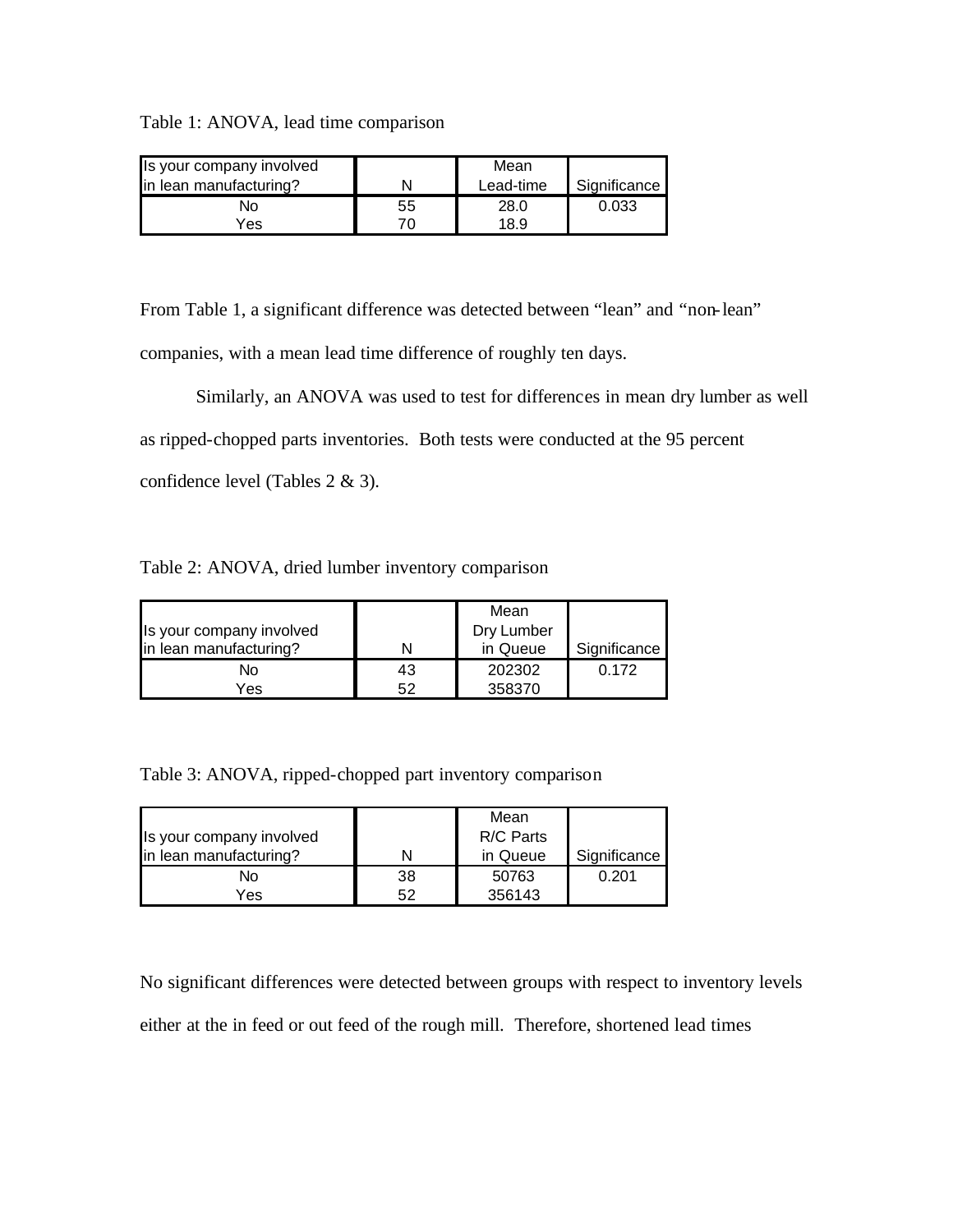resulting from inventory reductions among "lean" companies appear unrelated to the rough mill; i.e., inventory reduction is taking place elsewhere in the value stream.

Interestingly, while not statistically different, contrary to expectations, companies involved in lean implementation reported higher mean inventory levels in both categories: lumber and parts. Moreover, a high level of variability in part inventories was detected among companies reportedly involved in lean manufacturing. Table 4 lists sample descriptive statistics for lumber and part inventory.

Table 4: Sample descriptive statistics

|        | Dry Lumber<br>in Queue<br>(bf) | <b>R/C Parts</b><br>in Queue<br>(bf) |
|--------|--------------------------------|--------------------------------------|
| N      | 95                             | 90                                   |
| Mean   | 285773                         | 224928                               |
| Median | 100000                         | 20000                                |
| Mode   | 100000                         | 10000                                |
| Range  | 3500000                        | 10000000                             |

To determine whether companies involved in lean manufacturing tended to be larger or smaller companies, ANOVA was used to test for differences in number of employees between companies involved in lean manufacturing and those not involved in lean manufacturing. No difference was detected between "lean" and "non-lean" companies at the 95% confidence level.

ANOVA was also used to test for differences in lead time ratings between "lean" and "non-lean" companies. Again, the test was conducted at the 95% confidence level (Table 5).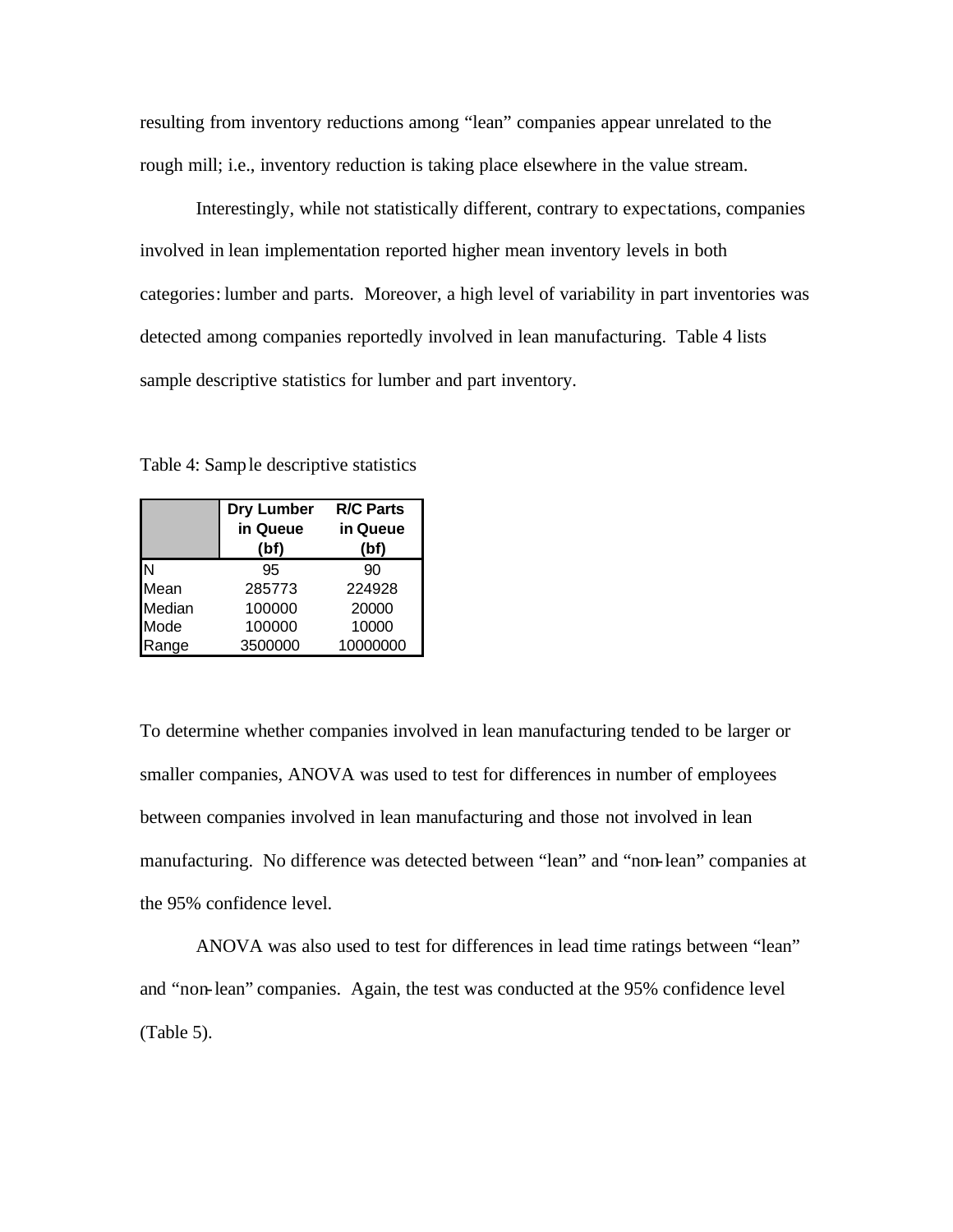Table 5: ANOVA, lead time rating comparison

| Is your company involved |    | Mean L/T |              |
|--------------------------|----|----------|--------------|
| in lean manufacturing?   |    | Rating   | Significance |
| N٥                       | 58 | 3.67     | 0.218        |
| Yes                      |    | 3.85     |              |

From Table 5, lead time ratings did not differ between groups. That is, a company's participation in lean manufacturing, or lack thereof, had no effect on respondents' perceptions of their lead time in comparison to others within their sector of the industry. The average respondent perceived their lead time to be slightly above average (3.8 on a 5-point scale).

#### **Benchmarking and Performance Measurement**

Study participants were asked to list the 3-6 most important performance metrics/measures/indicators by which performance is gauged in the rough mill. While a variety of responses were received, the most common, ordered according to frequency, were: **1)** yield, **2)** production output (tally/quota), **3)** unit production (board feet/labor hour), **4)** labor cost (hours) and **5)** quality (measured in various ways). Of somewhat lesser importance were: **1)** downstream demand supply rate, **2)** safety metrics, **3)** overall equipment effectiveness (OEE or uptime) and 4) value of parts produced.

Similarly, respondents were asked to list the 3-6 most important performance or success areas for their operations. This question differed from the previous one in that it asked for broader areas of performance relative to the overall business, whereas, the previous question asked for specific metrics related to the rough mill. Again, a variety of responses were received; however, respondents overwhelmingly cited the "financial" aspect of the business as well as "customer satisfaction" as key to overall success. Of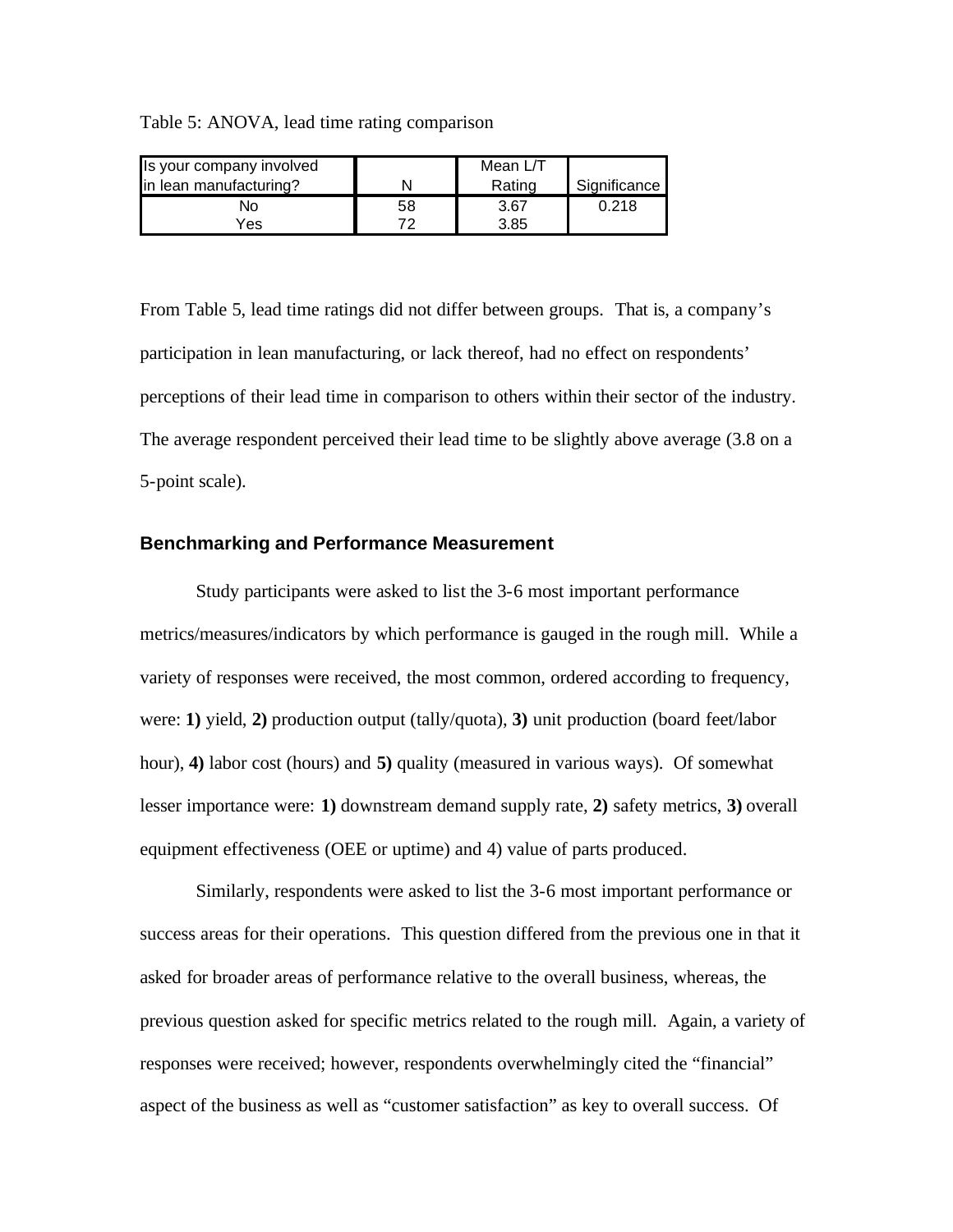lesser importance were: employee quality of work life, employee satisfaction and continuous process improvement. It was unclear if this question was well understood by all respondents because several respondents listed specific metrics instead of broader performance areas.

Study participants were asked to select, from a list, all metrics for which they compared their operation's performance to either benchmarked performance levels in their industry or in other industries (Figure 12).



Figure 12: Benchmarked performance metrics (frequencies)

From Figure 12, customer satisfaction, lead time, profit margins, on-time shipment rate and sales volume are all benchmarked with relative frequency compared to others listed. Interestingly, three of the top five benchmarked metrics are customer service related, two are specifically time related and only two are focused on financial metrics. By contrast, metrics related to employee satisfaction were benchmarked relatively infrequently. Also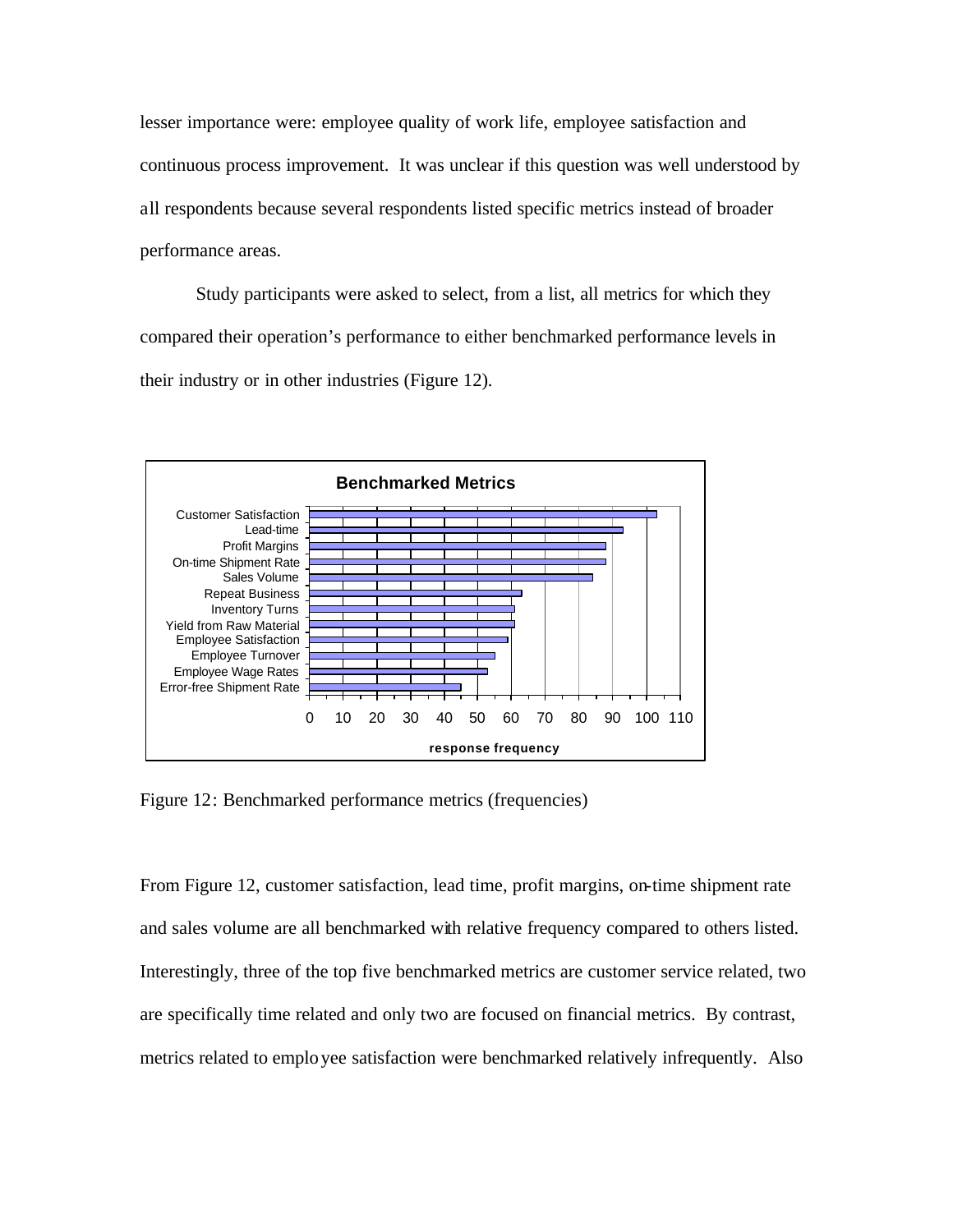of interest, neither "yield", which was cited as a top rough mill performance metric, nor "error-free shipment rate", which relates to quality, were frequently benchmarked.

In an effort to better understand respondents' perceptions of performance and understanding of key lean manufacturing concepts, participants were provided a list of activities and asked to indicate whether each activity would be considered value-added or waste in their facilities (Figure 13).



Figure 13: Perceptions of value-added vs. wasteful activities (frequencies)

In analyzing respondents' perceptions of value-added versus waste in Figure 13, there appears to be some consensus on most listed activities. To clarify, according to the frequencies reported, respondents seemed to agree that a majority of the listed activities were wasteful. However, some ambiguity is evident regarding expediting special orders,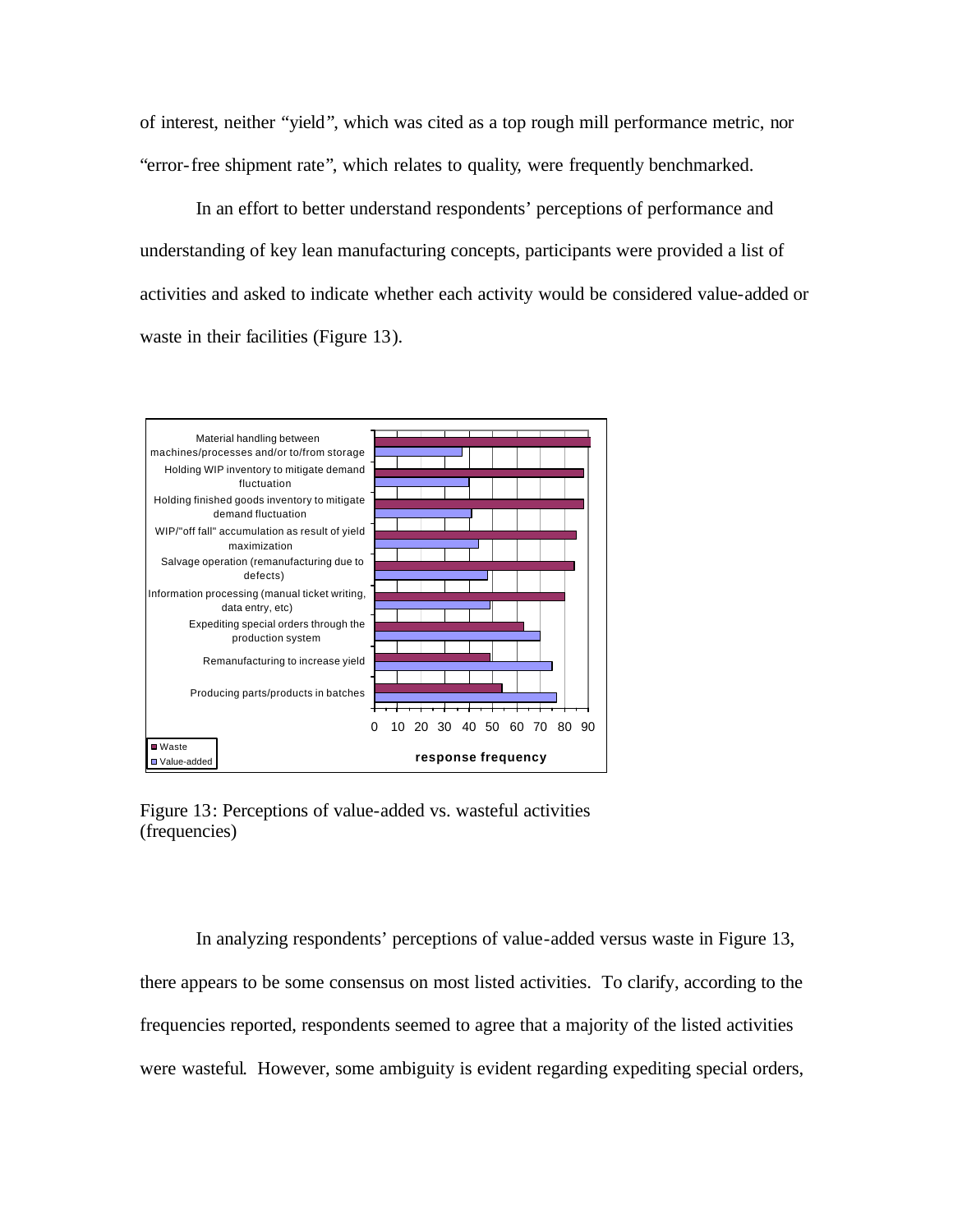remanufacturing to increase yield and batch production. Also of interest, there appears to be some contradiction in the general perception that remanufacturing to increase yield is a value-added activity, while WIP accumulation as a result of maximizing yield is perceived as wasteful.

### **Conclusions**

The need for lean manufacturing and similar approaches designed to closely align production with demand is clear from the study results. Overall lead time in the industry ranged from one to five weeks and the average respondent reported over 2000 unique SKUs in the rough mill alone. With this type of demand amid ever shorter lead time requirements, the need for manufacturing flexibility is paramount in satisfying customers.

Moreover, study results suggest that, while lean manufacturing is being implemented to some degree in the secondary industry, lean thinking does not appear to be permeating the rough mill. This is evidenced by several key findings in the study: 1) of those companies involved in lean, nearly 85% have not implemented it in the rough mill, 2) while a significant difference in lead time between "lean" and "non-lean" companies was detected, no significant differences were detected in rough mill inventory levels between the two groups, suggesting that lead time reduction is occurring elsewhere in the value stream 3) respondents noted several impediments to lean manufacturing in the rough mill; e.g., misaligned performance metrics and machinery constraints and 4) several of the fundamental building blocks of lean manufacturing; e.g., cellular manufacturing, total productive maintenance and kaizen events, are not frequently utilized in the rough mill.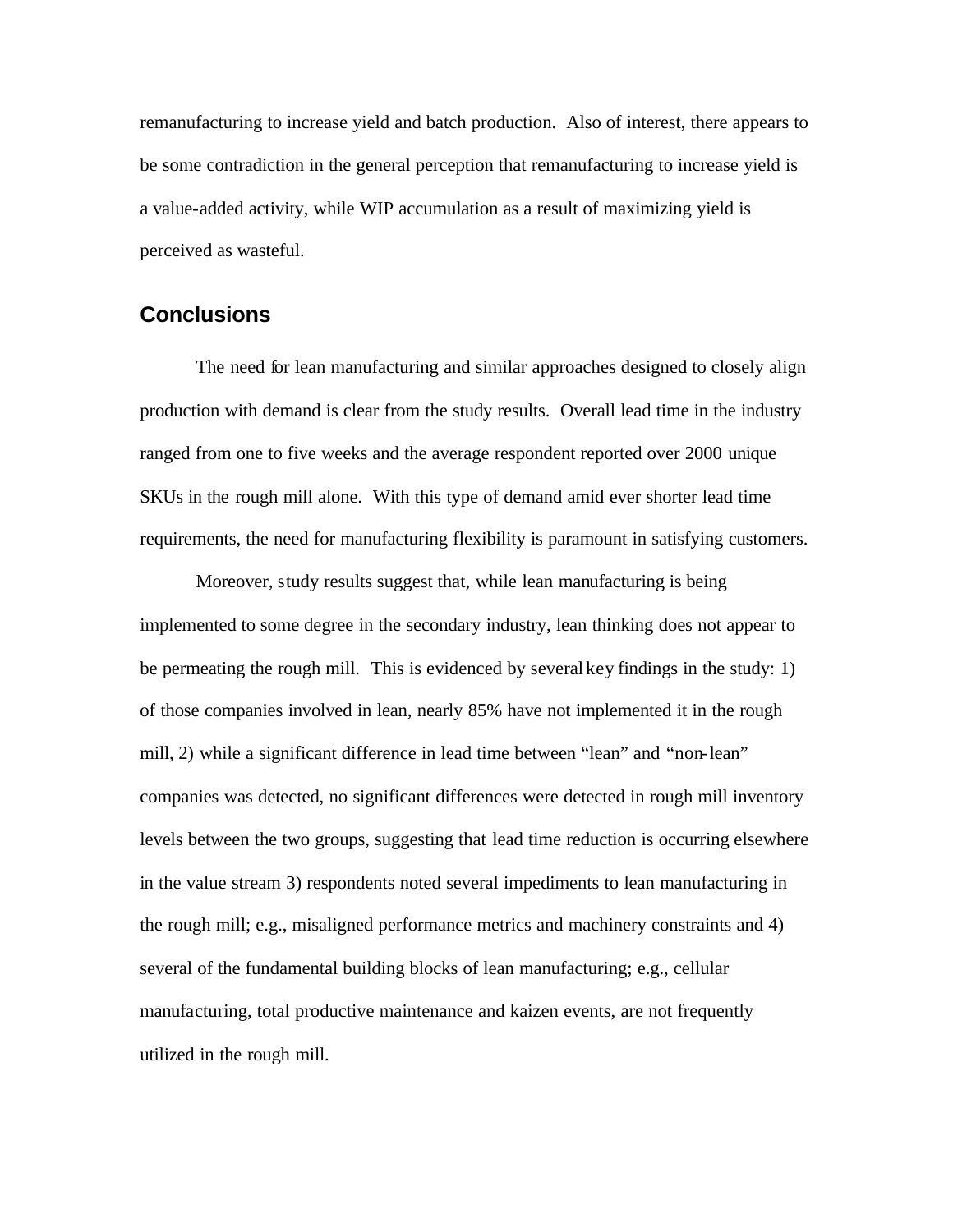Considering the time that the industry has been involved in lean manufacturing, 30 months on average, it is unclear as to the depth of understanding of lean manufacturing tools and concepts. Therefore, implementation could be constrained by a need for more in-depth training in lean concepts, tools and techniques. Interestingly, there appeared to be some ambiguity with respect to what is waste and what is valueadded in wood products manufacturing and on the topic of "yield" there appears to be some contradiction. That is, remanufacturing to increase yield is perceived, by most, as value-added, while the accumulation of WIP or "off fall" resulting from yield maximization is viewed as waste by most. A true understanding of lean manufacturing and its benefits begins with a clear understanding of value-added versus wasteful activities from the perspective of the customer.

To put the effects of waste in perspective, consider the following: The average respondent reported holding roughly 286 MBF of dried lumber at the rough mill in feed and roughly 225 MBF of ripped-chopped parts at the rough mill out feed. This equates to roughly the output capacity ofthirteen 50 MBF dry kilns, approximately six kiln charges in dried lumber and seven kiln charges in parts, assuming a rough mill yield of 60 percent. Respondents reported, on average, that 33 percent of rough mill production was "low demand" parts. Therefore, roughly 75 MBF of those parts, nearly 125 MBF of dried lumber or 2.5 kiln charges considering a 60 percent yield factor, can be classified as wasted capacity both in the rough mill and back upstream in the dry kilns.

From another perspective, assuming an average rough mill output of 30 MBF per shift and an average of 176 labor-hours (LH) (22 people x 8 hrs), an average production of 170 BF/LH can be assumed (30 MBF/176 LH). Dividing 75 MBF (33 percent of parts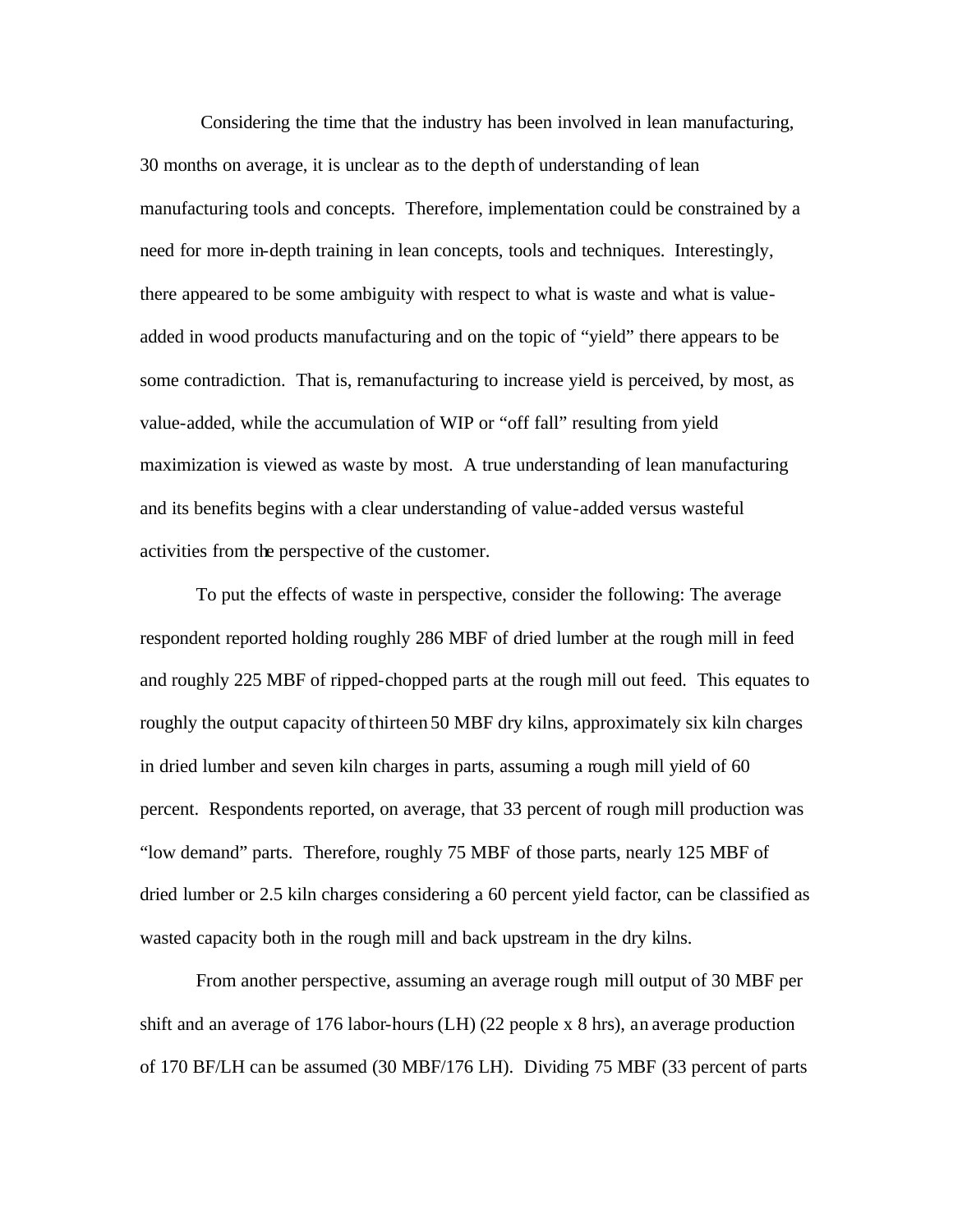inventory) by 170 BF/LH equates to 441 wasted labor hours producing "low demand" parts. At \$10/LH, the company is investing nearly \$4,500 per shift to produce parts that are not meeting demand.

From a performance measurement perspective, financial metrics are most important at the business level, while yield and production output appear most important at the rough mill level. The success of a lean manufacturing implementation often hinges on decisions made at the senior management level where financial return on investment is a key driver in decision making. Therefore, the benefits of lean manufacturing and similar type improvement initiatives must be translated into financial terms to achieve upper level buy in and guide decision making at the organizational level. Perhaps a shift away from efficiency-based performance measures toward more effectiveness-based measures is needed.

In summary, lean manufacturing concepts appear to be taking hold in the secondary industry and study results reveal that companies involved in lean manufacturing are shortening order-to-delivery lead times. However, not unlike other industries, there is evidence of a variety of barriers to full implementation in the secondary wood products industry. These barriers must be identified and action taken to overcome them before the full benefits of lean manufacturing can become reality in the industry.